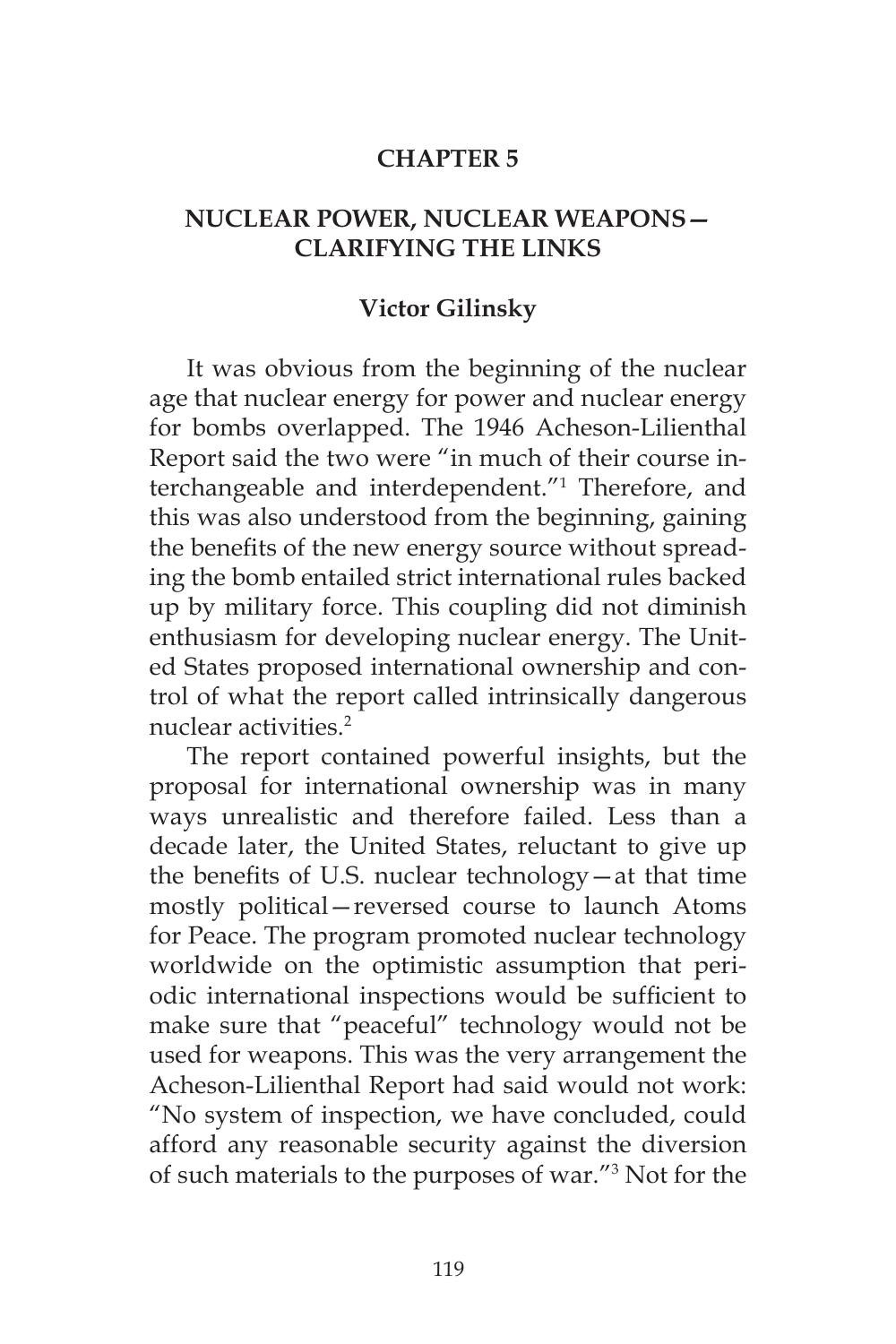last time, the immediate attractions of nuclear energy overwhelmed distant security concerns.

Aside from occasional modest adjustment, we have been on that Atoms for Peace course ever since. But concerns about the weapons consequences kept intruding and stoked a continuing argument over whether occasional inspections by the International Atomic Energy Agency (IAEA) were really enough to keep the spread of nuclear electric facilities from contributing to the spread of nuclear weapons.4 The present arguments over additional controls, especially in relation to reprocessing technology to separate plutonium and uranium enrichment, have their roots in that early history.

# **MAKING WAY FOR PLUTONIUM FUEL: FROM ATOMS FOR PEACE TO THE NPT**

Plutonium is, of course, one of the two important nuclear explosives.Under Atoms for Peace, the United States declassified plutonium fuel technology, and the U.S. national laboratories trained foreign scientists in reprocessing technology.5 The justification was that a shift to reliance on plutonium fuel was then considered inevitable so that reprocessing was regarded as an integral part of nuclear power operation.6 A further rationalization, based on the scientifically incorrect argument first made in the Acheson-Lilienthal Report was that plutonium could be "denatured" to make it unusable for weapons.7

The other important nuclear explosive is highly enriched uranium (HEU). The United States did not release its uranium enrichment technology, then based on gaseous diffusion, and expected to monopolize it for many years. The United States, however, did ex-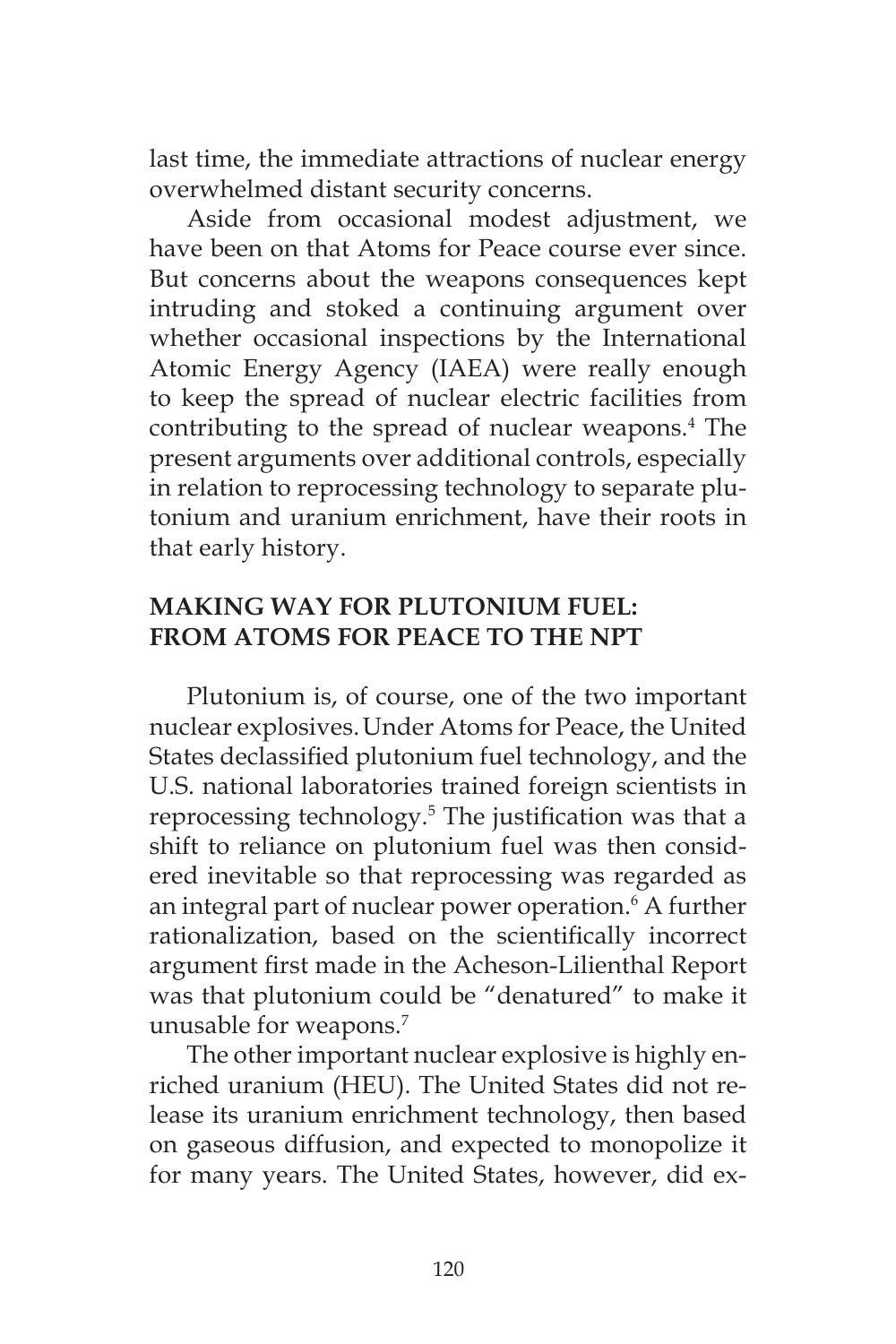port dozens of research reactors that were fueled with HEU, and ultimately exported over 30 tons of HEU.<sup>8</sup> Initially, the U.S. Government saw the various exports as too small to pose security concerns. Then, as the research and power reactor sizes increased, American and other exporters argued that IAEA inspections, or "safeguards" as they were optimistically called, were sufficient to make sure exports were not used to make material for bombs. The idea behind the inspections was that the threat of being found out and then sanctioned by the international community was sufficient to deter any would-be bomb maker from breaking the rules. The IAEA inspections were then gentlemanly affairs, with scientist-inspectors looking in on fellow scientists, and, in truth, the system was intended more to legitimize nuclear trade than to prevent wrongdoing.

In the late-1960s and early-1970s, the number and size of nuclear power installations increased rapidly. The preferred reactor type around the world was the light water reactor (LWR). Nuclear planners concluded from the large number of LWRs projected by national programs, and the limited then-known world uranium resources, that as early as 1980, the LWRs would have to be replaced by fast breeder reactors fueled with plutonium, thousands of them.

This meant many thousands of tons of plutonium in commercial channels, which gave pause to the security minded, as a bomb only requires a few kilograms. But the enthusiasms about plutonium as the fuel of the future overrode any concerns about its weapons potential. The interest in making way for the breeder reactor was strong enough to influence the negotiations over the Nonproliferation Treaty (NPT). The inspection provisions of the NPT were limited specifi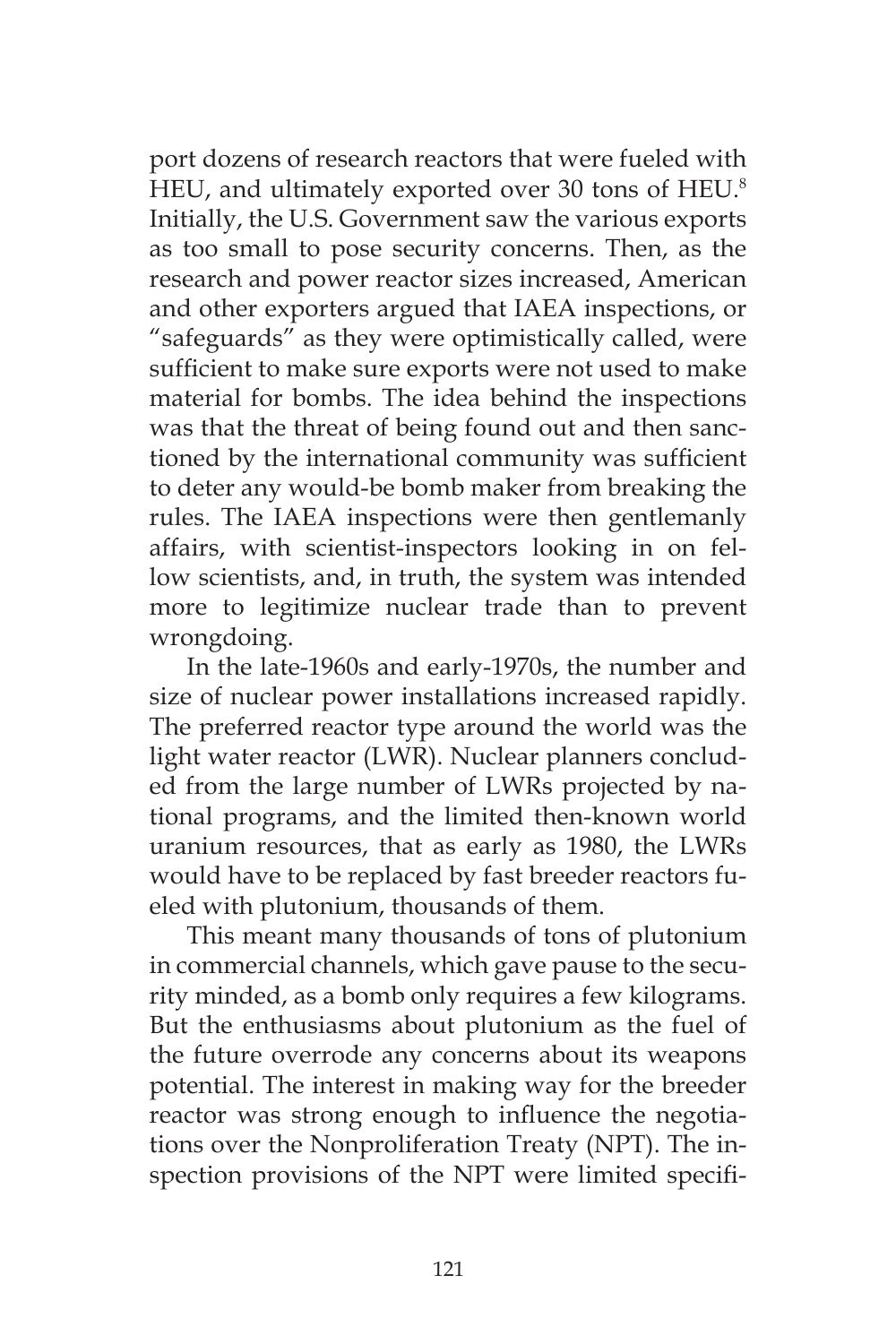cally to alleviate German and Japanese concerns that intrusive inspections would put them at a competitive disadvantage in supplying plutonium fuel for fast breeder reactors.9

Most of the less advanced non-nuclear countries saw the NPT negotiations as an opportunity to trade their signature for access to nuclear technology. They changed the NPT, which came into force in 1970, into a deal—or at least portrayed it as one—in which non-nuclear countries pledged not to make bombs in return for essentially unlimited access to "peaceful" nuclear technology. Article III stated that inspections were "to avoid hampering the economic or technological development of the Parties . . . including the international exchange of nuclear material and equipment."10 Article IV gave NPT members the **inalienable right** to develop and use nuclear energy, and to benefit from the obligation by all parties "to facilitate" the "fullest possible exchange" of nuclear technology.<sup>11</sup> In principle, all these activities had to conform to the overriding and fundamental prohibition on developing nuclear weapons. In practice, "peaceful" came to mean whatever a country said was peaceful and subject to IAEA inspections. In many quarters, that is still how the NPT is interpreted, and the phrase "inalienable right" is still thrown back at anyone who would place restrictions on nuclear technology transfers.

#### **SECOND THOUGHTS ON PLUTONIUM: INDIA'S BOMB TO 1976 FORD STATEMENT**

It was widely believed in the early days of Atoms for Peace that, while a country might decide to make bombs on its own, no country would violate a "peaceful uses" pledge to another.<sup>12</sup> This complacency was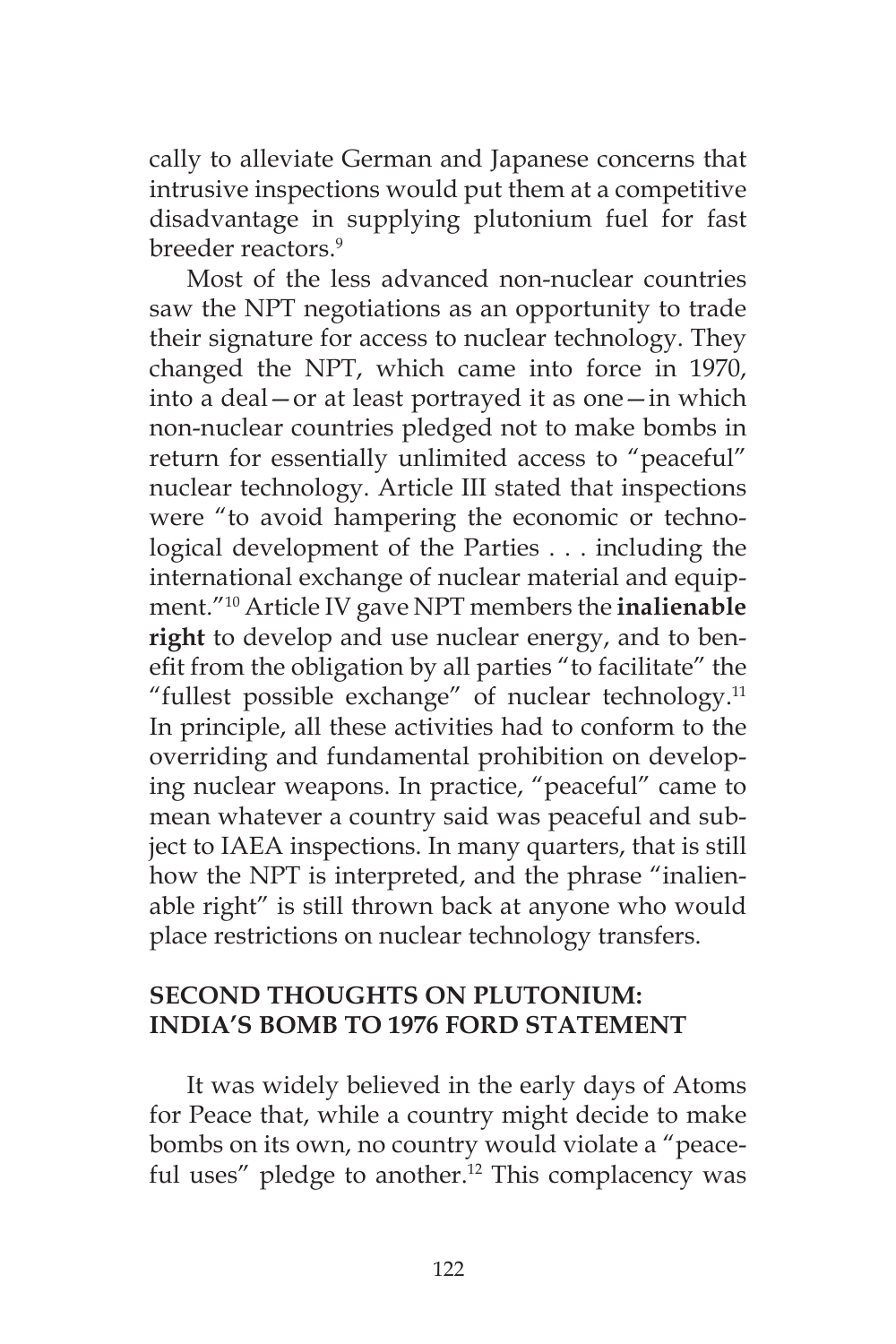punctured by India's 1974 nuclear explosion. India had obtained the plutonium for its bomb from a small Canadian reactor that used heavy water obtained from the United States. India had agreed to restrict use of the reactor and heavy water to "peaceful uses."13 After setting off its bomb, India insisted there was no problem, as the bomb was peaceful. This was too much for the U.S. Congress and led to its rethinking of America's permissive nuclear export policy—and ultimately to the 1978 Nuclear Nonproliferation Act, which tightened the rules for U.S. nuclear export and effectively forbade nuclear fuel exports to India because it did not accept comprehensive IAEA inspections.<sup>14</sup>

The experience with India made clear that a country with direct access to nuclear explosives could quickly arm nuclear bombs if it wanted to. For countries with this capacity, one could no longer rely on the IAEA inspection system to provide "timely warning," that is, warning in time to stop the bomb manufacture. To keep nuclear weapons capabilities from spreading, it was necessary—despite the liberal wording of the NPT—to restrict access to fuels that were also nuclear explosives, and therefore also to reprocessing and enrichment facilities that can produce them.

Several of the chief exporting countries met secretly in London, England, in April 1975 to form the Nuclear Suppliers Group to place restrictions on the export of what they now called "sensitive" technology (as opposed to the Acheson-Lilienthal designation of "dangerous"). It appeared that France and Germany were getting ready to sell reprocessing plants to Pakistan, South Korea, Taiwan, and Brazil. The United States set out to block these projects.15 In September 1975, U.S. Secretary of State Henry Kissinger told the United Nations (UN) General Assembly, "The great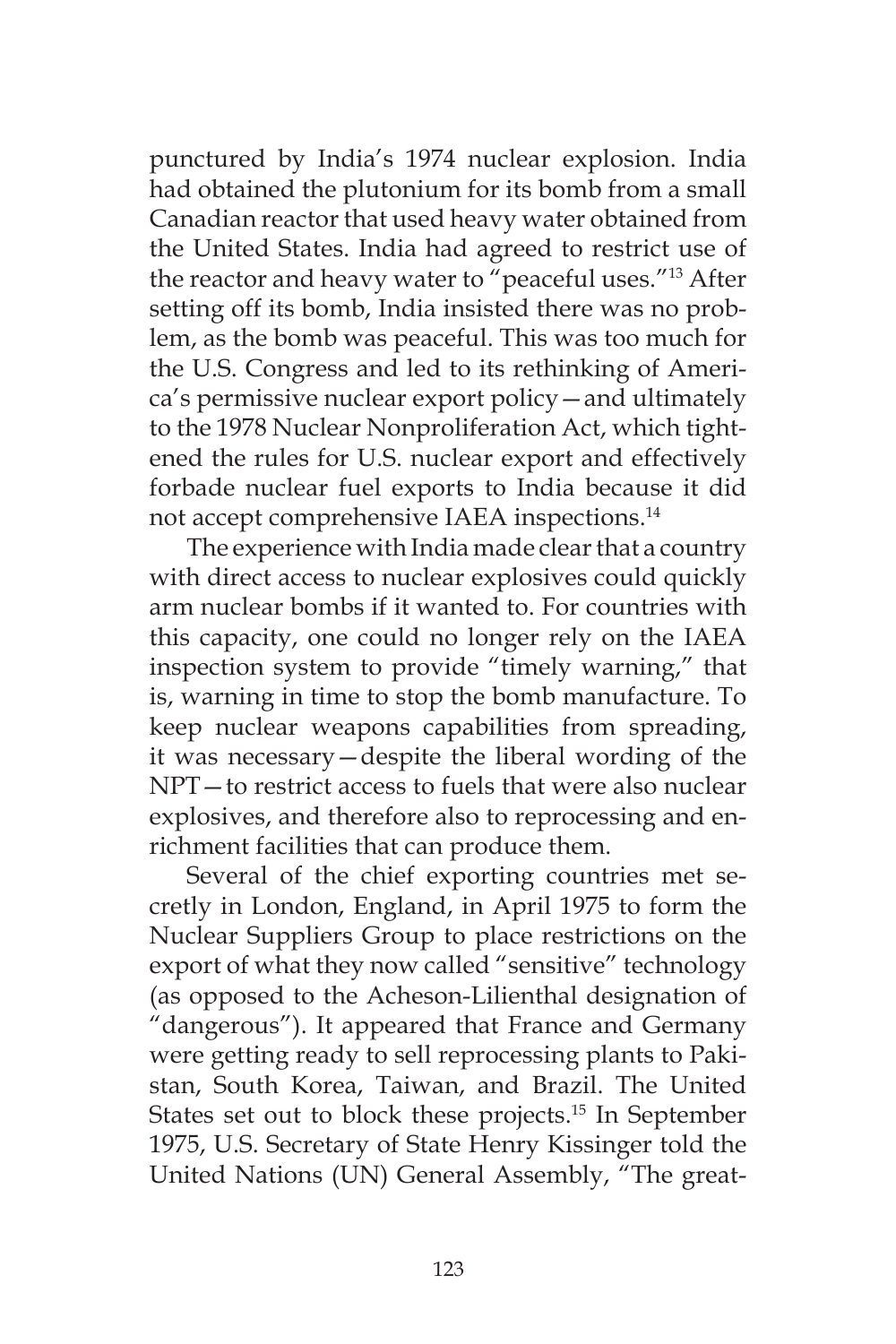est single danger of unrestrained nuclear proliferation resides in the spread under national control of reprocessing facilities."16

In the course of the 1976 presidential campaign, U.S. President Gerald Ford launched a study on the proliferation dangers of nuclear power programs and what could be done to keep them from contributing to proliferation. The President's October 1976 statement laid out the problem and announced his decisions.17 It was the most important statement since the Acheson-Lilienthal effort.18

"The root of the problem," the President said, was that "the same plutonium produced in nuclear power plants can, when chemically separated, also be used to make nuclear explosives." He believed that nuclear power could proceed economically on the basis of the so-called once-through fuel cycle—without reprocessing spent fuel to extract plutonium and recycling it.

In spite of the view at the time that recycling plutonium was economically beneficial, the President declared:

The reprocessing and recycling of plutonium should not proceed unless there is sound reason to conclude that the world community can effectively overcome the associated risks of proliferation. I believe that avoidance of proliferation must take precedence over economic interests. . . .<sup>19</sup>

The October 1976 statement also made a number of ancillary proposals that became part of the nonproliferation boilerplate up to the present. It urged nuclear suppliers to provide reliable fuel services instead of providing "sensitive" facilities, and proposed "suitably-sited multinational fuel-cycle centers to serve regional needs." But President Ford added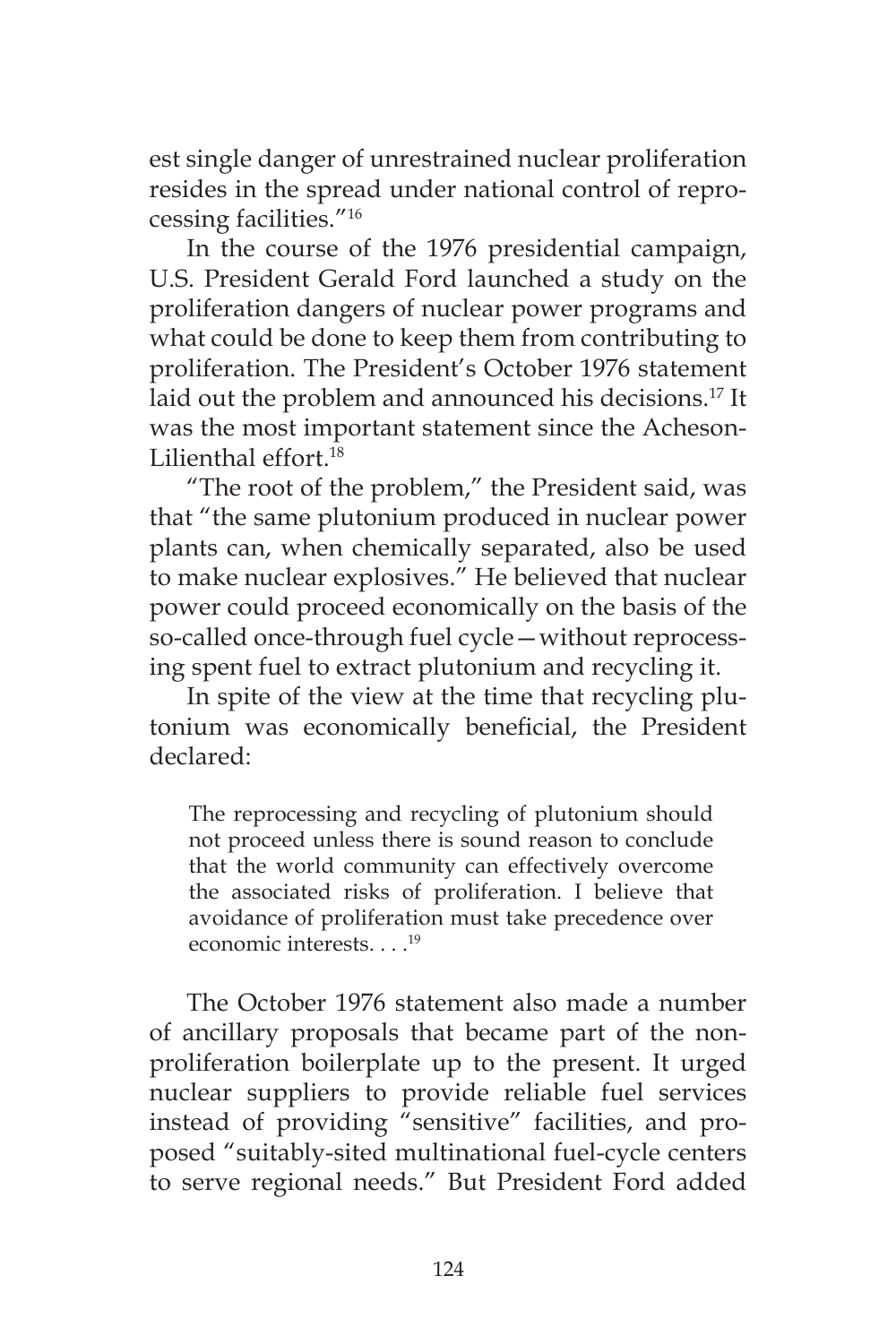the condition—often forgotten today—that any such centers had to be **economically warranted**. He raised an economic test again in asking all nations "to turn aside from pursuing nuclear capabilities which are of **doubtful economic value** and have ominous implications for nuclear proliferation and instability in the world."20 He refused a subsidy to the still unopened Barnwell reprocessing plant and thereby ensured it would not begin operation.

The nuclear industry reacted with considerable antagonism.

# **THE EMPIRE STRIKES BACK: PLUTONIUM ISN'T A PROBLEM, AND IF IT IS, SO WHAT?**

In proposing the once-through fuel cycle, an approach his successor, Jimmy Carter, would endorse, the President was trying to find a way of developing nuclear energy that preserved a safety margin for international security.<sup>21</sup> It was a reasonable approach, but the nuclear devotees saw it as way of postponing indefinitely their dream of moving beyond LWRs to plutonium-fueled fast breeders, in their view the ultimate objective of nuclear energy development.

In reality, Adam Smith's "Invisible Hand" had already moved that dream beyond the horizon. Fast breeder programs had fallen behind overoptimistic schedules, and their estimated costs mounted. Meanwhile, cheap uranium became plentiful and reprocessing turned out to be expensive, so there was no economic incentive to move beyond uranium-fueled LWRs. But the plutonium enthusiasts in government and industry would not relent. To keep the reprocessing efforts on track, they shifted their objective from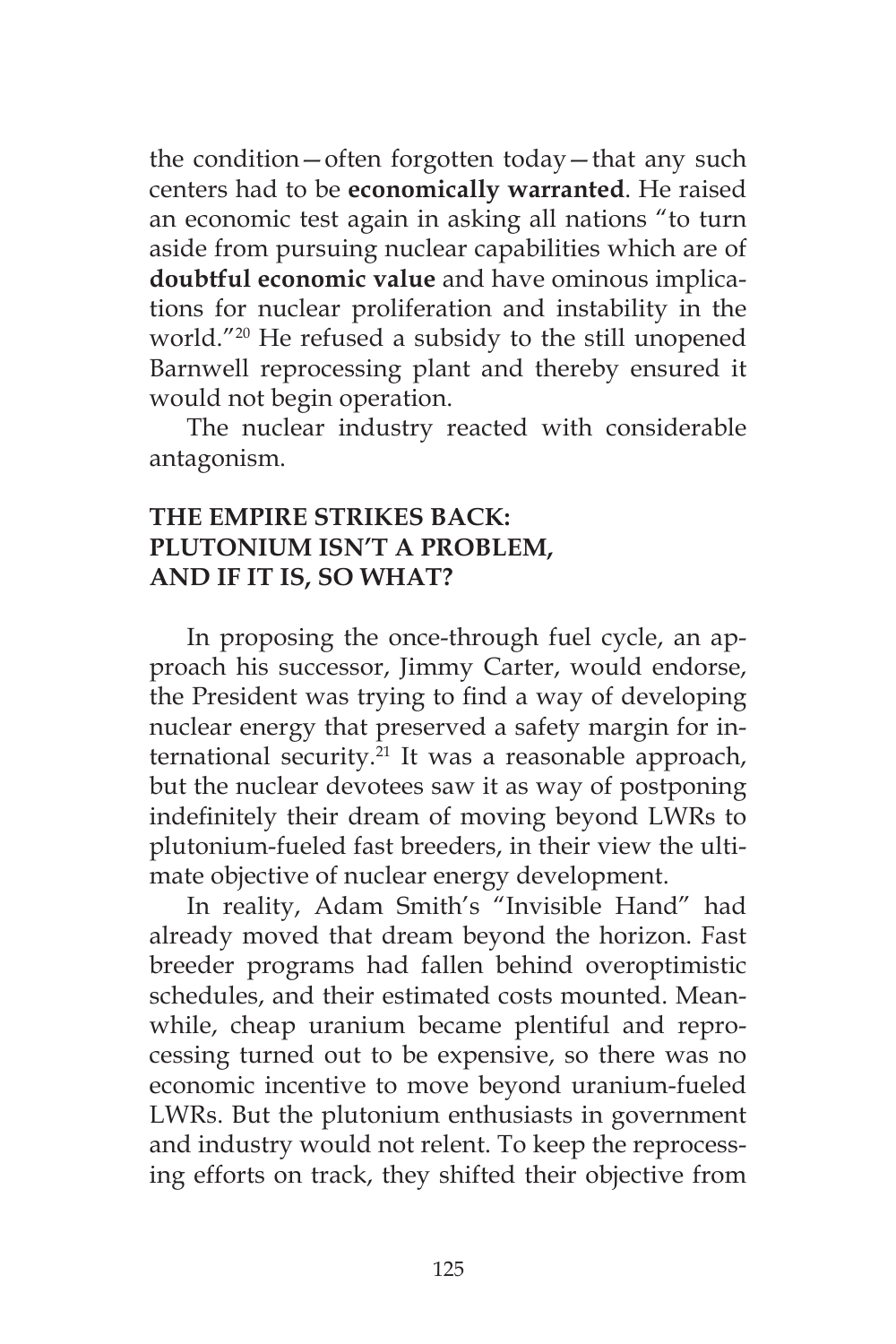recycling LWR plutonium in fast breeders to recycling it in LWRs. It made no economic sense—it was rationalized as a stopgap until breeder development caught up. By the time that became an unrealistic hope, fueling LWRs with a mixture of plutonium and uranium oxides, called mixed oxide fuel (MOX), had taken on a life of its own, with supportive government bureaucracies and industrial contractors.

Defenders of this substitute recycling insisted that it posed no proliferation problem because "reactor grade" plutonium, the plutonium formed in LWRs, unlike that from weapons production reactors, was contaminated with unwanted isotopes and thus unusable for weapons.22 This echoed the Acheson-Lilienthal Report's denaturing concept, known to be incorrect at the time by those with access to weapons information but still widely believed 30 years later by those who did not. IAEA Director General Sigvard Eklund and his IAEA safeguards staff certainly believed it in 1976, as I discovered in talking to them in Vienna, Austria. Upon returning to Washington, DC, I notified the U.S. National Security Council staff, which arranged for a briefing on reactor grade plutonium at an international meeting Eklund would attend. I sat in and saw Elklund's jaw literally drop when Bob Selden, of the Los Alamos National Laboratory, made clear that the stuff could be used for bombs<sup>23</sup>

LWRs can be an even more useful source for nuclear explosives than described in Selden's briefing. LWR plutonium is not necessarily heavily laden with unwanted isotopes, as would be the case if it came from spent fuel irradiated for the three fuel cycles, or about 5 years, that LWR fuel normally spends in the reactor. If the fuel is removed after one refueling, at about 18 months or earlier, the plutonium it contains is quite good even for low-technology bombs.24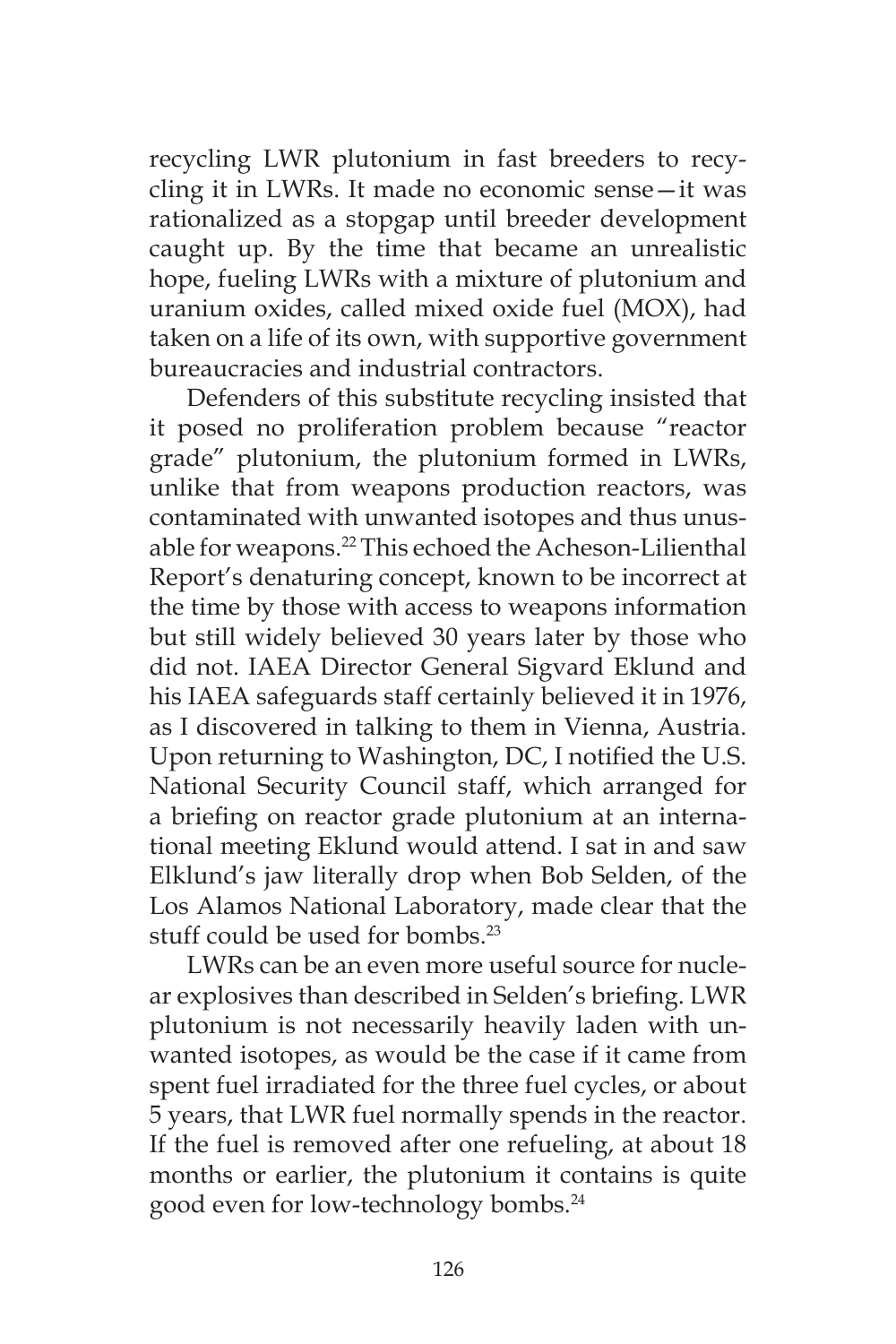The nuclear industry then took another tack to defend commercial reprocessing. In 1977, with the encouragement of the Electric Power Research Institute, an expert team at the Oak Ridge National Laboratory designed a small reprocessing plant that a country with minimal industrial base could build quickly and secretly. The Oak Ridge exercise's objective was to show that even if power reactor plutonium could be used for bombs, it was not going to do any good to ban commercial reprocessing, because a country could quickly build a small clandestine reprocessing plant, using essentially off-the-shelf components, and use it to produce militarily significant numbers of warheads.<sup>25</sup> An essential point is that an amount of plutonium (or HEU) that is commercially insignificant can be highly significant militarily.

The idea, of course, was to undermine the Ford-Carter anti-reprocessing policy. But it also undermined the Ford-Carter assumption that LWRs with no commercial reprocessing was a safe proposition. If a country with LWRs but no commercial reprocessing could secretly build a small "quick and dirty" plant to reprocess LWR spent fuel, then—contrary to conventional wisdom—it could rapidly separate enough plutonium for nuclear weapons, likely before the IAEA inspection system could set off a timely alarm.

# **FAST-FORWARD TO THE PRESENT: THE CENTRIFUGE AND OTHER PROBLEMS**

If we fast-forward to the present, an important addition to proliferation concerns is the commercialization and wide distribution of gas centrifuge enrichment technology and the realization that centrifuge manufacturing capabilities are widespread, too. Un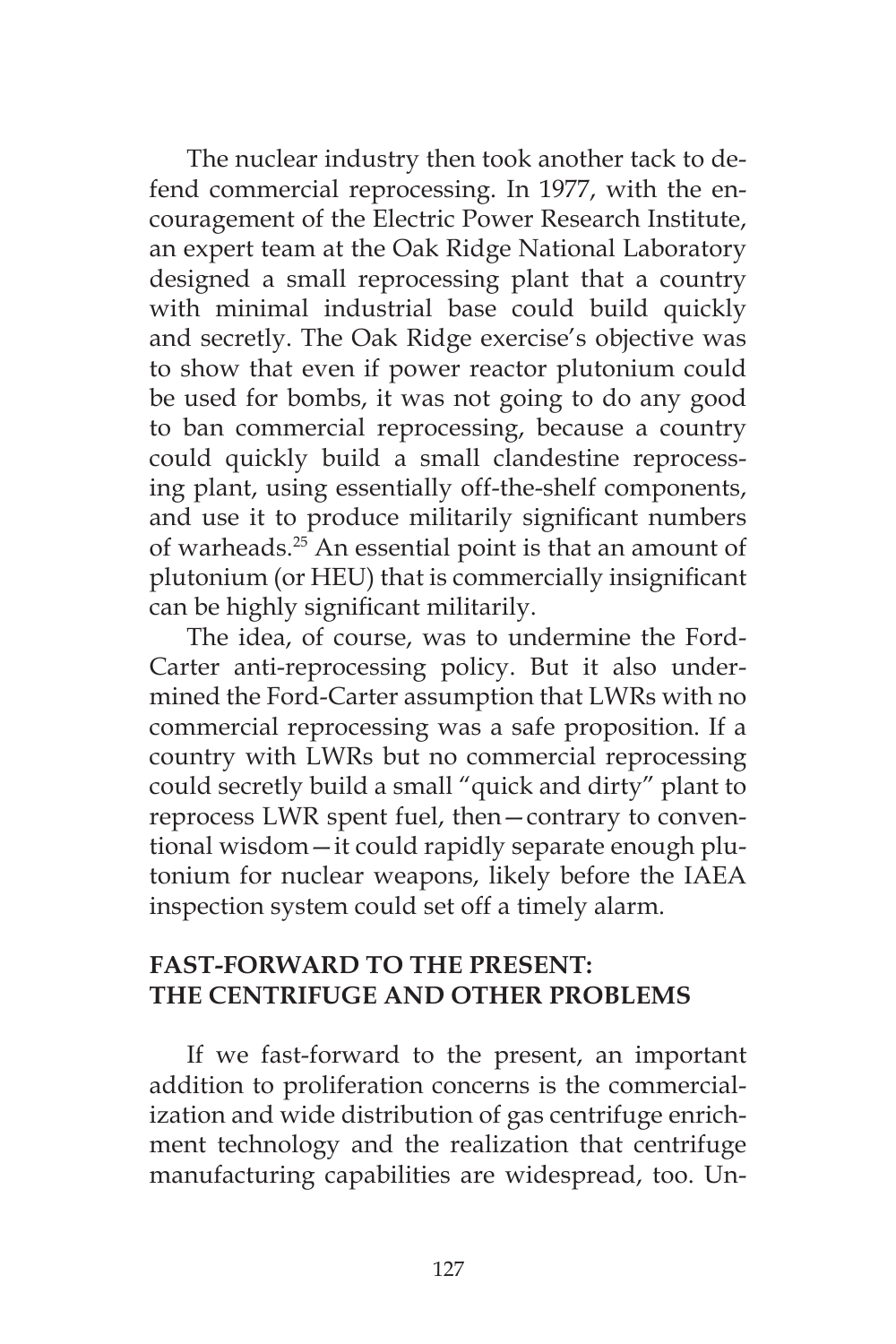like gaseous diffusion, gas centrifuge enrichment uses small amounts of electric power and lends itself to small-scale operation, which makes it easier for many states to get into small-scale enrichment. It also means that a small plant, likely difficult to spot from outside, could produce militarily significant quantities of HEU.

A country could build such a plant quite apart from any nuclear power program, but the presence of nuclear power plants would be advantageous. It would obviously provide a useful cloak to mask some of the clandestine activities and provide a source of trained personnel, but most importantly, it could provide a source of low enriched uranium fuel. The use of such feed material would reduce (either in size or duration) the enrichment effort to produce HEU by as much as a factor of five. Any such effort would also require ancillary conversion facilities for uranium compounds, which would make secrecy more difficult, but the presence of a nuclear power program would amplify the possibilities for small-scale clandestine HEU production. This provides another reason, in addition to the concern about small clandestine reprocessing, why LWRs by themselves are not necessarily a safe proposition from the point of view of proliferation*.*

We know that some countries, including NPT members, have cheated on their "peaceful uses" commitments, so one cannot exclude that possibility. Nor can we be confident that clandestine facilities would be found in time by the IAEA or even by national intelligence means, as it took years to find a number of secret nuclear facilities (the latest being the secret Syrian reactor).

Identifying clandestine weapons activities would become much harder if nuclear power programs expanded significantly, especially if many new coun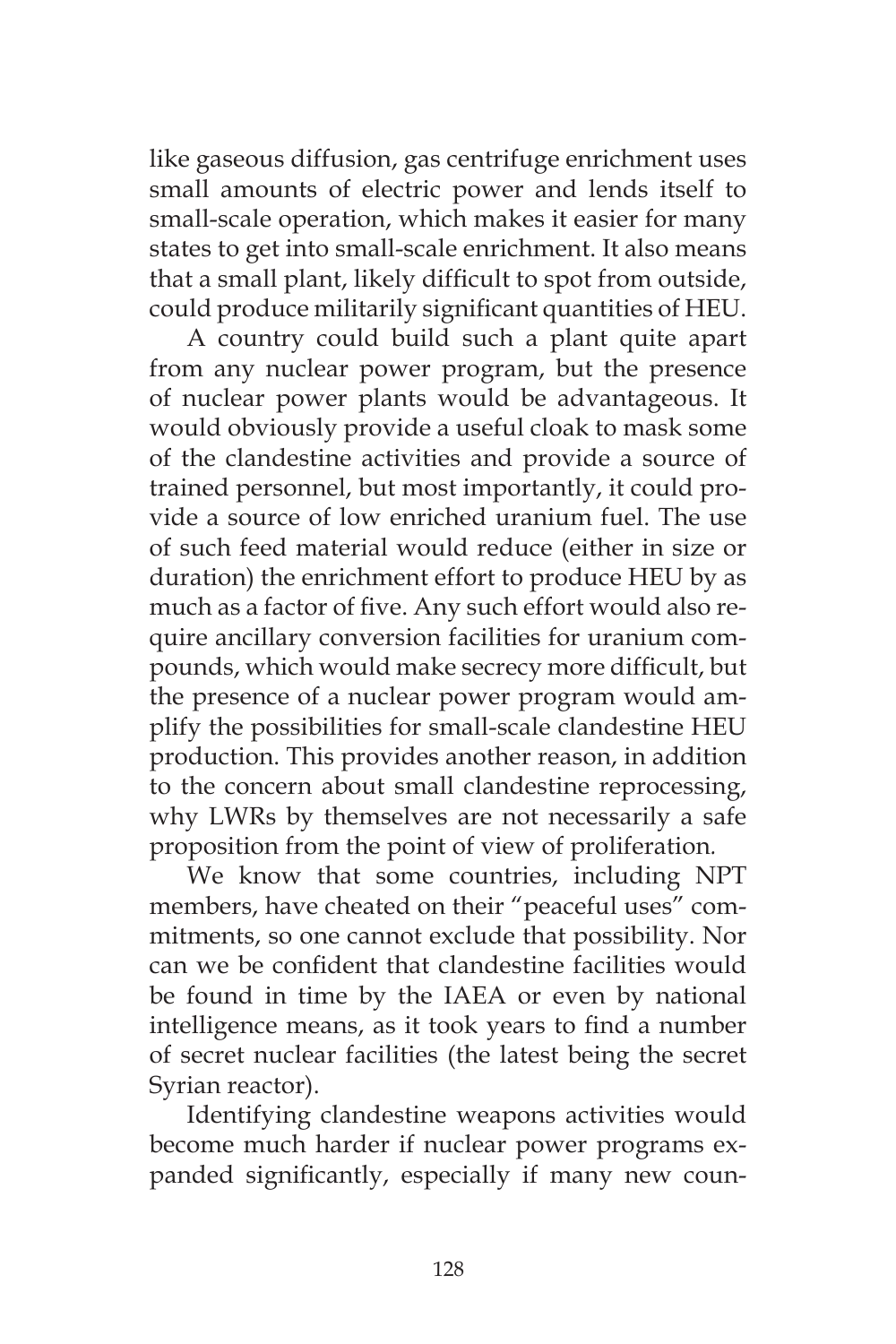tries adopted such programs, and even more so if these new countries were in the less stable parts of the globe. The IAEA bureaucracy would be faced with a larger and more complex job. It is unclear whether it could scale up effectively.

So far, the prospects are low for a large worldwide expansion in nuclear power installations. Such an increase has been held back by the nuclear power plants' extremely high cost, which is likely to be increased further by the lessons learned from the 2011 Fukushima, Japan, accident. Still, in recent years, the major nuclear bureaucracies have dedicated themselves to a worldwide nuclear "renaissance." The U.S. Congress, with the support of President Barack Obama, has voted large subsidies for U.S. nuclear plants. The nuclear vendors press their wares throughout the world, and quite a few countries, including a number in volatile regions in Asia and Africa, have expressed interest, and some of them may be willing to foot the steep bill to enter the nuclear power ranks.<sup>26</sup>

There is another ominous note—the nuclear "renaissance" movement includes efforts to revive commercial reprocessing. In 2007, the George Bush administration launched the Global Nuclear Energy Partnership, a crash futuristic reprocessing and recycling program. The advertised purpose was to "solve" simultaneously the nuclear waste and proliferation problems by having the United States and other major nuclear supplier countries provide a full range of fuel services. It was a poorly thought-out scheme based on exotic reprocessing and fuel technology that did not exist in practicable form.<sup>27</sup> The real purpose was to rekindle the nuclear dream of a fast reactor future and to start by reversing the Ford/Carter reprocessing restrictions, which always rankled the nuclear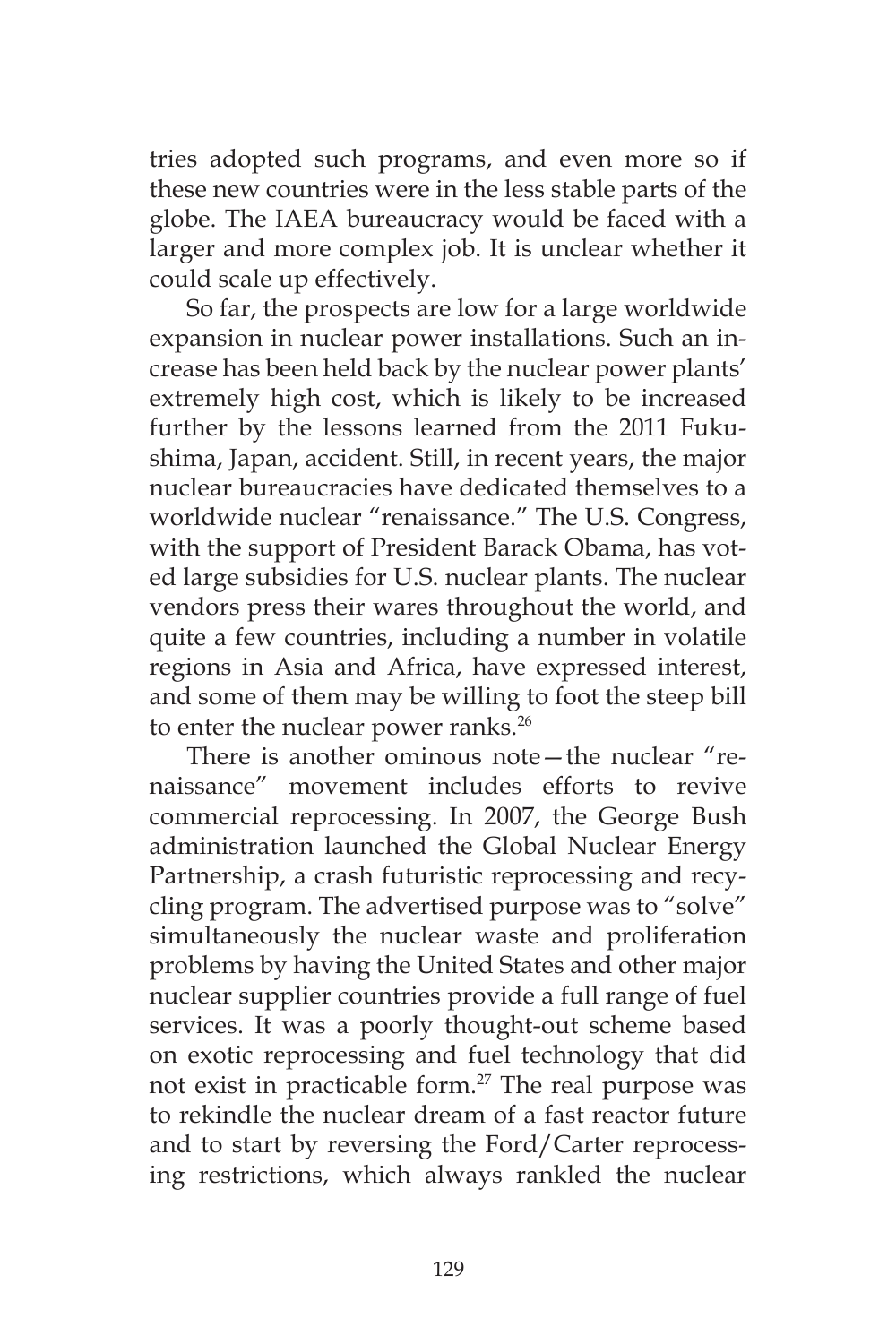research and development (R&D) community. The enthusiasts sold President Bush on their idea, and on the occasion of signing the 2006 U.S.-India nuclear agreement, he said, "I don't see how you can advocate nuclear power . . . without advocating technological development of reprocessing."28 The Obama administration continued a slowed down version of the Bush program with a new name, International Framework for Nuclear Energy Cooperation, but with the same basic purpose: **"**mainly in relation to closing the fuel cycle by reprocessing used fuel and burning actinides in fast reactors."**<sup>29</sup> T**his effectively takes us back to the pre-1976 policy.

The 2006 U.S.-India agreement, proposed by former President Bush but supported by President Obama, by carving out a generous exception for India, which fought the NPT for 40 years, has seriously diminished the Treaty, and with it respect for what used to be called the nonproliferation regime. The U.S.-India agreement explicitly allows India to operate several of its nuclear power plants as part of its weapons complex.<sup>30</sup>

The United States also uses civilian power reactors to support its nuclear weapons program—the Department of Energy uses Tennessee Valley Authority's Watts Bar power reactor to produce tritium for warheads. When the arrangements were first announced and drew criticism, U.S. Department of Energy Assistant Secretary for Nuclear Energy Ben Rusche said the difference between civilian and weapons applications was only "psychological."

Despite these setbacks in anti-proliferation policy, there has been no letup in discussions over anti-proliferation measures because everyone knows there is a problem. Perhaps the most talked about, but also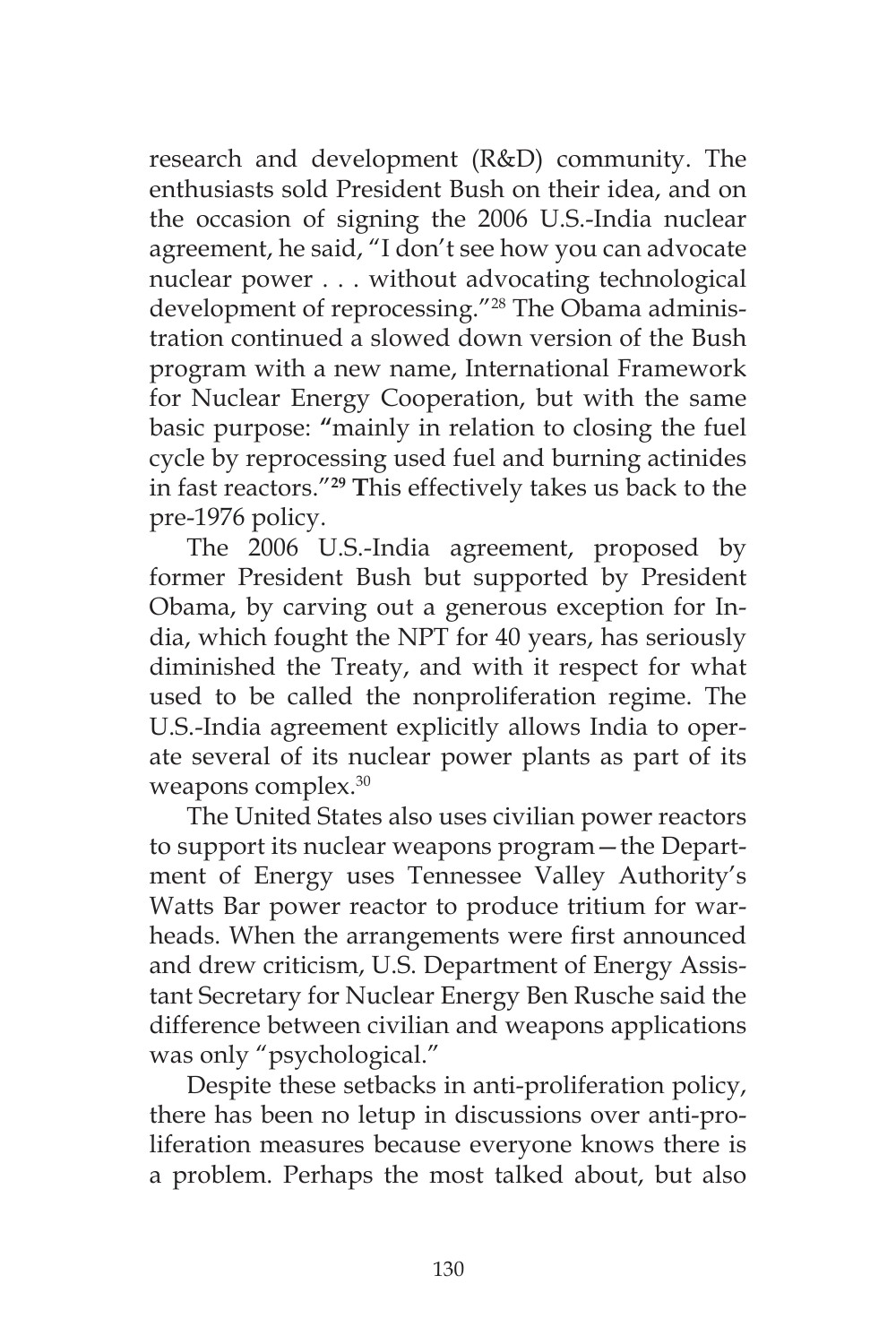the most ineffectual, such measure is the recurring proposal for a "fuel bank" that would assure nuclear fuel supplies to countries with nuclear power plants to dissuade them from pursuing reprocessing or enrichment technology.**<sup>31</sup>** This rationale takes at face value the excuse countries give—that they worry about "security of supply"—to mask other reasons. In reality, existing commercial contracts provide a high level of assurance.<sup>32</sup> The talk about fuel banks allows governments to maintain the illusion of measures to control proliferation without having to incur any political costs.

A number of other proposals fall in the same category, for example, a much stricter and more intrusive IAEA inspection regime. Such an expanded and intrusive IAEA is unlikely to be realized because it would be inconsistent with industrial operations and national sovereignty and would be costly. However, an additional problem—a considerable leap from information to international action—exists. There are conflicting interests among the major states that impede a rapid response, and sometimes countries do not even want to know about illicit nuclear activities precisely because such information would force them into actions they do not want to take. $33$  In other words, in an international complex of nuclear power programs, one cannot count on IAEA inspections or even national intelligence revelations leading reliably to enforcement. To maintain a decent margin of safety, there needs to be some limitation on the nuclear facilities in place.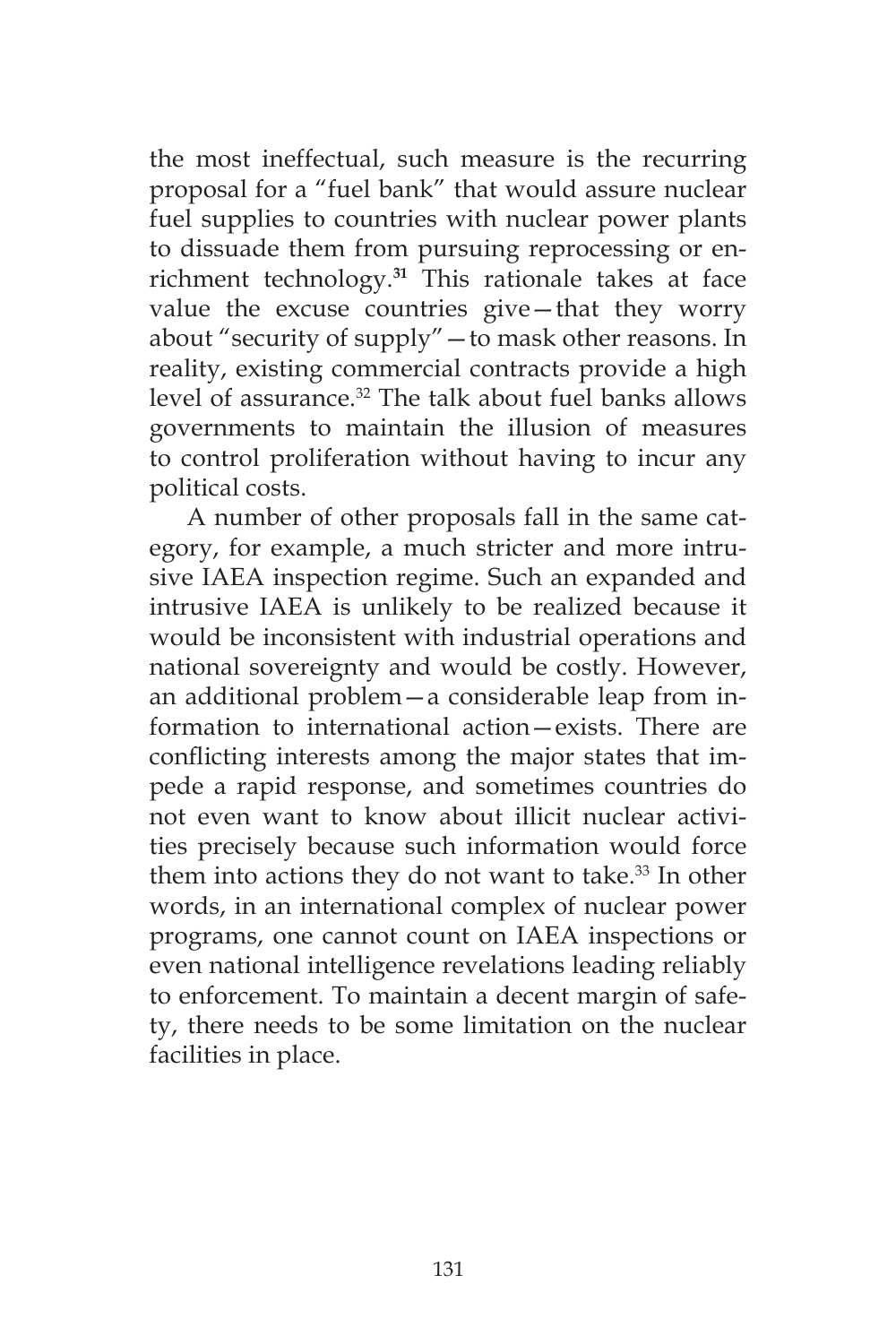# **THE LAST REFUGE: CLAIMING NUCLEAR POWER HAS LITTLE TO DO WITH PROLIFERATION**

When all is said and done, the nuclear power lobby's ultimate argument against strict anti-proliferation rules for commercial nuclear facilities is that these facilities do not contribute to the proliferation problem, and so placing restrictions on commercial nuclear power programs would do little to affect proliferation. As the Nuclear Energy Institute puts it: "All nuclear weapons programs have either preceded or risen independently of civilian nuclear energy," and any future bomb makers would likely do the same because this would still be the easiest approach.<sup>34</sup>

As it was, of course, the nuclear age started with weapons rather than power plants, and the first five NPT weapons states did indeed start with dedicated weapons facilities. Civilian applications then piggybacked on weapons facilities and designs. The British and French built dual-purpose reactors to produce plutonium for warheads and also generate electricity.35 The U.S. enrichment complex, built to produce highly enriched uranium for bombs, was later used to produce low enriched fuel for reactors.<sup>36</sup>

But would future bomb programs follow this historical pattern? Suppose, for example, that the historical sequence were reversed, and nuclear power facilities had been in place before World War II. Would the belligerents not have used them to obtain nuclear explosives for weapons? If the most readily available source of nuclear explosives will be in the commercial sector, then that is likely where bomb makers will go.

When the next group of countries—Israel, India, Pakistan, South Africa, and North Korea—decided,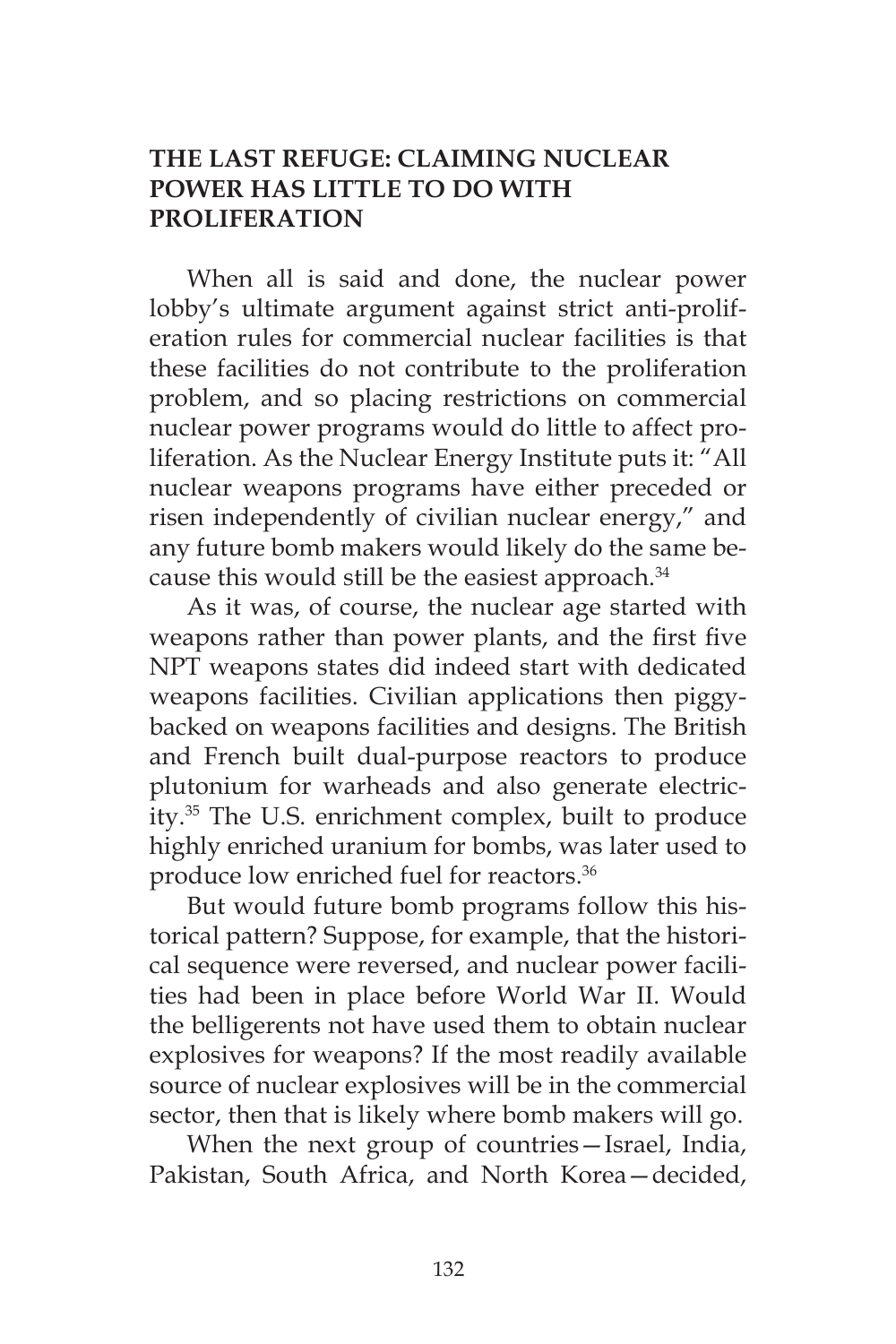over the next 30 years, to build nuclear weapons, they did not yet have domestic power plants and fuel facilities that could supply nuclear explosives. They did have small nuclear research reactors that provided a focus for training a nuclear cadre. $37$  At the same time, after the early-1960s, they had to cope with the fact that the international scene had become significantly less accepting of overt weapons programs. To build the larger "research" facilities they needed, the would-be bomb makers advanced secretly, or cloaked their weapons preparations in claims that they were only engaged in research directed toward "peaceful" nuclear power programs.<sup>38</sup>

The current situation is now different again. All the non-nuclear weapons countries are members of the NPT. A country intending to make nuclear weapons would have a choice of withdrawing from the NPT, and thus inviting a hostile reaction, or cheating under cover of the NPT. Unless we believe that this could never happen, we need to take this possibility seriously.

If a country is going to cheat—and we know that countries that were members of the NPT have cheated—it will want to limit the period of maximum vulnerability from the time its bomb program is evident, or might be discovered, to when it has bombs in its armory. The quickest future access to nuclear explosives for a country with a nuclear power program, and especially one with associated fuel facilities, is likely to be in some way related to that ongoing program.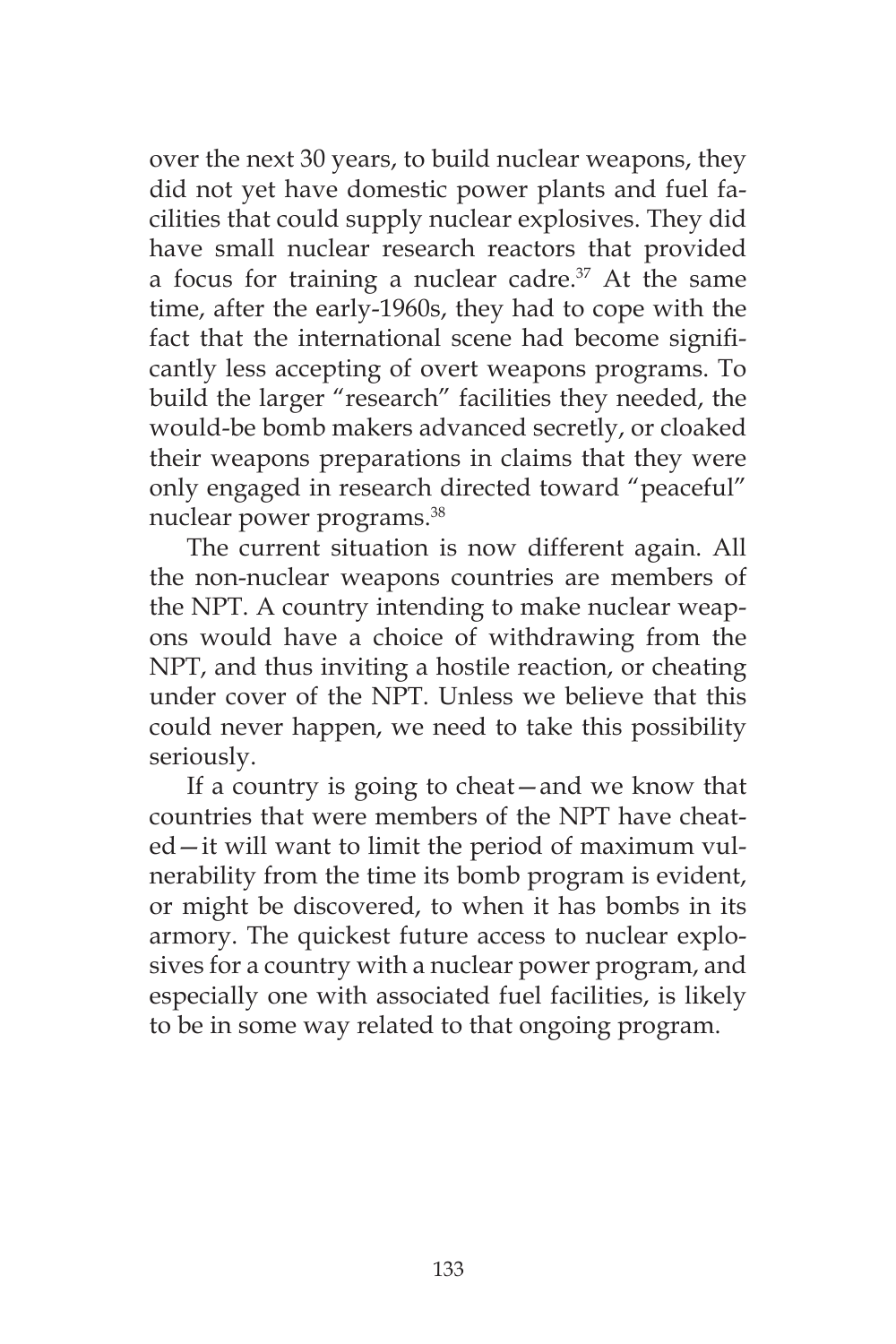# **WHAT THIS ADDS UP TO: CURB YOUR ENTHUSIASM**

It is clear that countries enriching uranium for fuel, or separating plutonium from their spent fuel in order to recycle it as nuclear fuel, have the means to produce nuclear explosives for bombs. (There is not much argument about this, although some people still cling to the notion that plutonium from commercial facilities is effectively unusable for bombs). With the general advance of technology and spread of information, the list of candidate countries that could, if they wanted, design and manufacture bombs given the necessary nuclear explosives continually expands. It is less obvious but nevertheless true that even countries lacking commercial enrichment or plutonium separation plants still have quite a leg up on making bombs if they have nuclear power plants or related research reactors.39

Ted Taylor, a former Los Alamos weapons designer, put it aptly:

The connections between nuclear technology for constructive use and for destructive use are so closely tied together that the benefits of the one are not accessible without greatly increasing the hazards of the other.<sup>40</sup>

So far, we have not developed the technology or the international institutions to break this connection.

To cope with the hazards of proliferation in the face of weak international restraints on national nuclear programs—basically IAEA inspections and export controls—we seem to be slipping into reliance on greatly increased national intelligence operations, both to gather information and to carry out black op-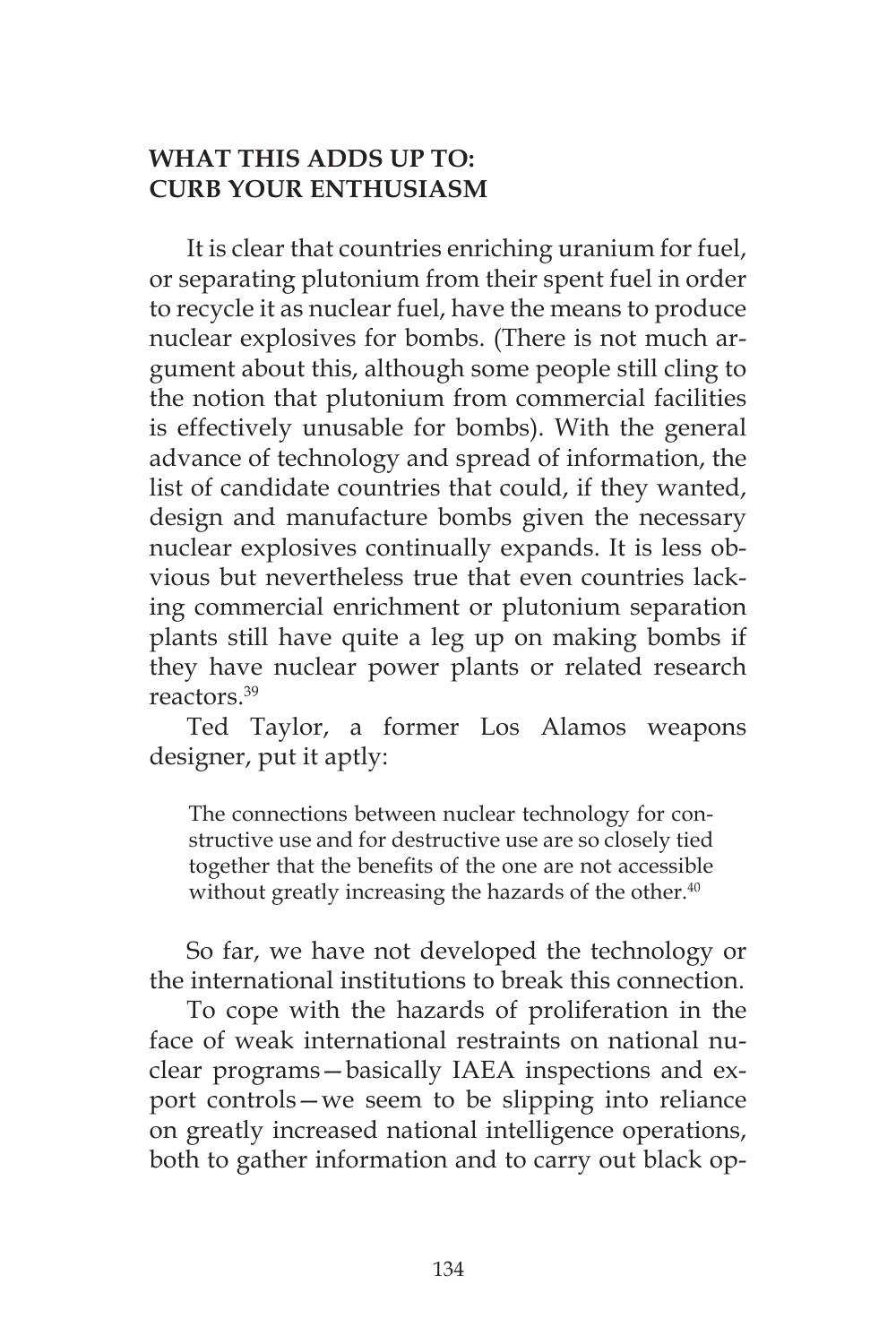erations to sabotage worrisome nuclear programs, and keeping open the possibility of air attacks.<sup>41</sup> That, at least, is what the Iran experience appears to suggest. In a sense, this is the logical consequence of expanding nuclear power around the world, one foreseen in the 1946 Acheson-Lilienthal Report. After all, someone has to enforce the NPT rules. In this respect, nuclear energy is the only electric energy source that poses major military risks if it is in the wrong hands, and that requires constant surveillance by highly alert intelligence operations with an enforcement backstop of military force. At the same time, it is difficult to imagine the current intense intelligence focus on Iran and the open option of large-scale violence as a workable model for the broader problem of proliferation. It is not even clear it will work in Iran.

It would be an especially problematic approach if the number of countries with nuclear programs, and the number of facilities, expanded significantly. Of course, there may not be any such expansion in view of nuclear power's high cost, now likely to go higher after the Fukushima accident. But increased worldwide reliance on nuclear energy remains a goal of the United States and other industrial countries. So politically powerful is this idea that President George W. Bush made a point of saying he would not object to Iranian nuclear power plants if Iran gave up enrichment. Meanwhile, Iran's example has provoked interest in nuclear power in a number of Middle Eastern and African countries.

One of the more naïve aspects of the Acheson-Lilienthal proposal was to distribute dangerous nuclear facilities owned by an international authority among the various countries with the thought that this would best dissuade countries from seizing the facilities for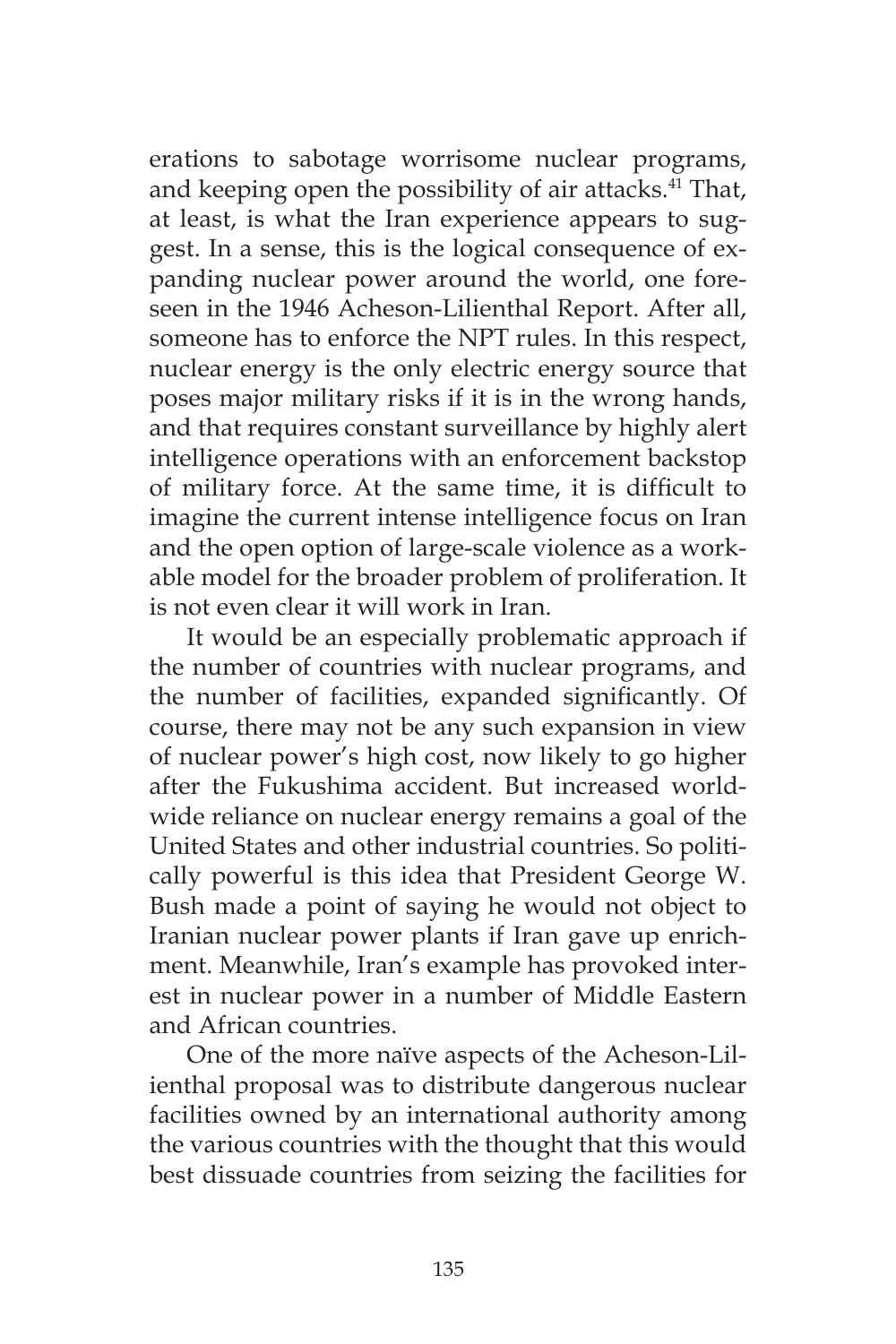national weapons use. The idea was that each country would be deterred from doing so because it would know that other countries could do the same. Whatever deterrent value this arrangement had, it also had the intrinsic potential for massive failure with an avalanche of weapons decisions. Yet, that is essentially the arrangement that we are drifting toward today.

Up to now we have allowed, over and over, the interest in gaining the benefits of nuclear power to trump bomb worries. It is time to return to the principle stated 35 years ago by President Ford that, if a choice had to be made, "nonproliferation objectives must take precedence over economic and energy benefits." This would also likely mean holding up nuclear energy expansion worldwide until—to generalize President Ford's statement on plutonium use—"The world community can effectively overcome the associated risks of proliferation."

Restraining further expansion of nuclear power would not eliminate the possibilities of additional nuclear weapons countries, but it would limit the dangers—whose outlines we barely understand—inherent in further expansion, and it would be an important first step in coping with the international security implications of nuclear energy.

#### **ENDNOTES - CHAPTER 5**

1. *A Report On The International Control Of Atomic Energy*, Washington, DC, March 16, 1946. President Harry Truman appointed Under Secretary of State Dean Acheson to head a committee to set forth U.S. policy on what was then called atomic energy. The other members were scientists James Conant and Vannevar Bush, who headed the office that controlled the Manhattan Project; John McCloy; and General Leslie R. Groves, the military officer in charge of the Manhattan Project. Acheson ap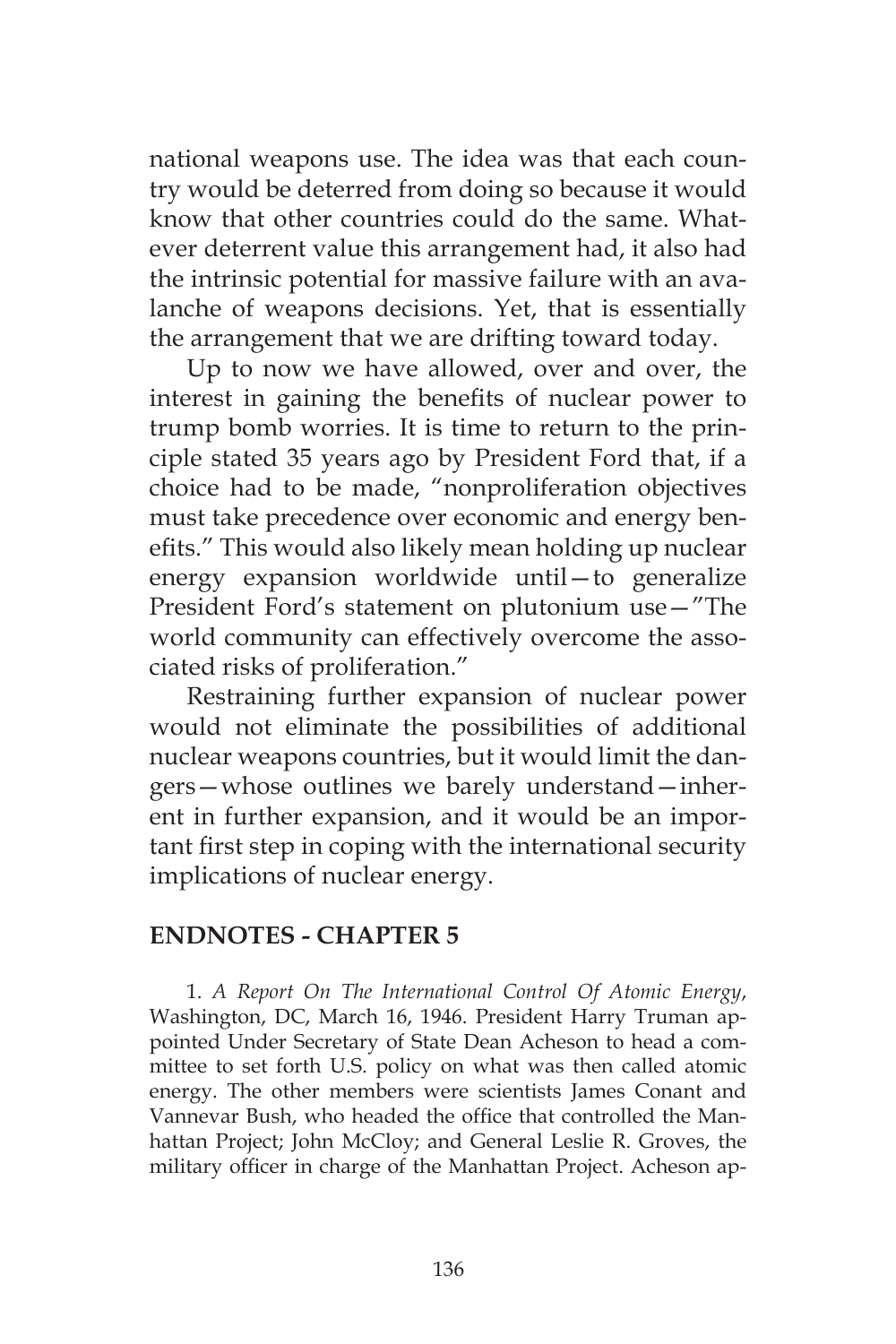pointed a board of consultants chaired by David Lilienthal, chairman of the Tennessee Valley Authority. J. Robert Oppenheimer, head of the Los Alamos during WWII, was the most influential member. The committee's report became known as the Acheson-Lilienthal Report. (Hereafter Report.)

2. "We were given as our starting point a political commitment already made by the United States to seek by all reasonable means to bring about international arrangements to prevent the use of atomic energy for destructive purposes and to promote the use of it for the benefit of society." Report, Sec. I.

3. Report, Chap. V.

4. The Agency was founded in 1957.

5. Soon after announcement of the Atoms for Peace program, Soviet Foreign Minister Vyacheslav Molotov asked U.S. Secretary of State John Foster Dulles why the United States wanted to spread nuclear weapons capabilities through the program. Dulles had no idea what Molotov was talking about, and when he returned to Washington, asked his assistant, Gerard Smith, to confirm that Molotov was wrong. As he later told me, Smith had to explain to the surprised Dulles that Molotov's question was a valid one. For example, Indian scientists trained in reprocessing at Oak Ridge, TN, became the nucleus for the Indian reprocessing program and hence the production of plutonium for bombs.

6. What this really means is that uranium-235, the fissionable isotope that makes up less than 1 percent of uranium, was thought to be too rare to fuel nuclear power plants for long and therefore use would have to be made of the abundant isotope, uranium-238, that with the addition of a neutron can be converted into plutonium.

7. It appeared in the Acheson-Lilienthal Report and in fact was central to the Report's conclusion that certain plutonium activities could be conducted on a national basis: "U 235 and plutonium can be denatured; such denatured materials do not readily lend themselves to the making of atomic explosives, but they can still be used with no essential loss of effectiveness for the peaceful applications of atomic energy." See Report, Chap. V. In the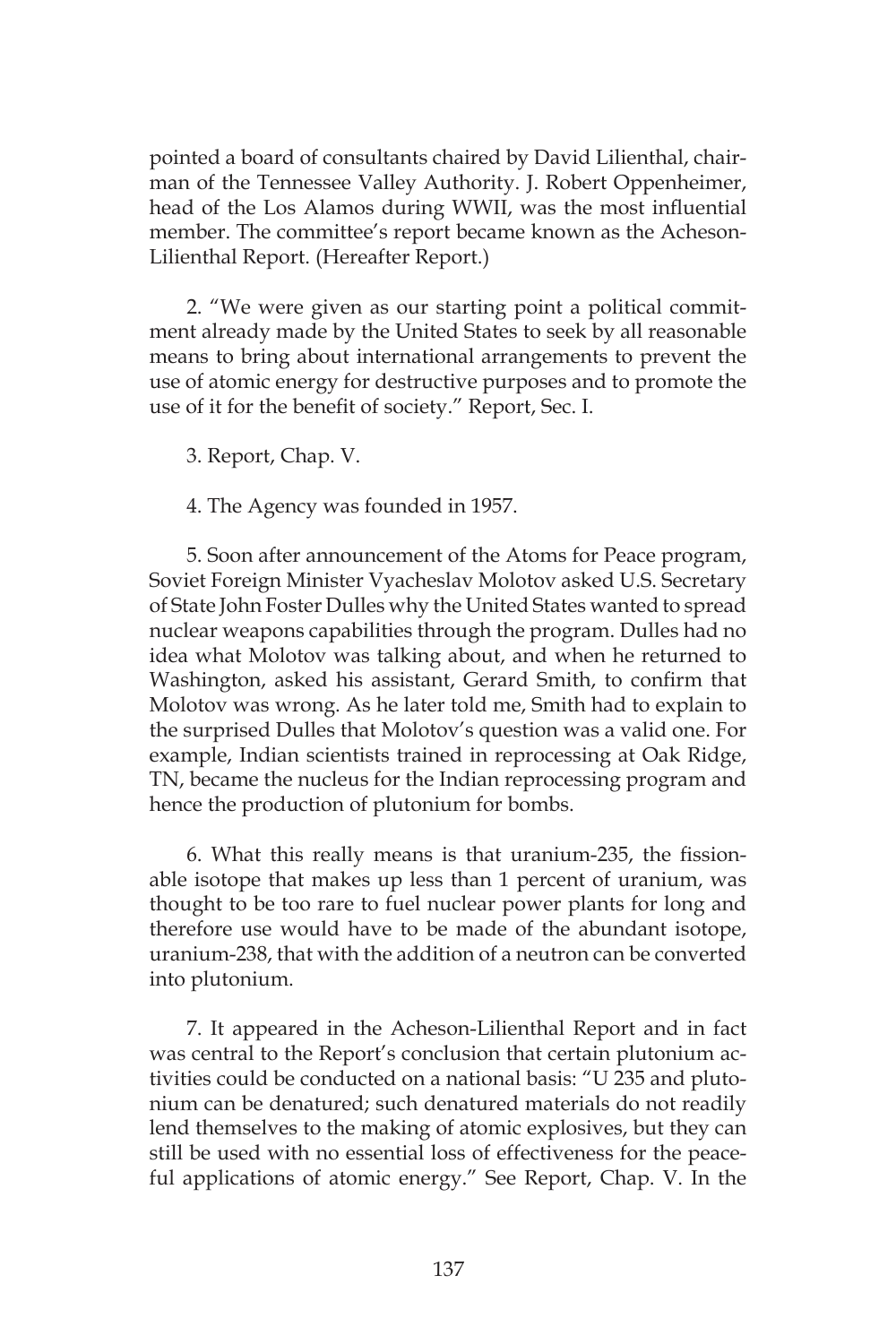case of uranium, the Report had in mind the use of low enrichment uranium fuel, as in today's LWRs. This material cannot be used for weapons without upgrading in an enrichment facility. In the case of plutonium, it meant what we would now call "reactor grade" plutonium, material that had been irradiated sufficiently to increase the fraction of unwanted isotopes. This is a much iffier concept, as plutonium of pretty much any composition can be made to explode. Robert Oppenheimer, the intellectual force behind the Report, pushed the denaturing concept, key to the whole Acheson-Lilienthal scheme, hoping it could be made to work but probably knowing it was wrong. The Report adds the following qualification: "It is not without importance to bear in mind that, although as the art now stands denatured materials are unsuitable for bomb manufacture, developments which do not appear to be in principle impossible might alter the situation."

8. That amounts to over a thousand bombs' worth. (IAEA-TECDOC-1452) Initially, the U.S. Atomic Energy Commission (AEC) did not even keep track of what was exported and where it went. The agency left this to private firms. The AEC commissioners became aware of this in the course of investigations around 1966 after the loss of about 100 kilograms of HEU at a fuel plant in Pennsylvania that could not be accounted for and was feared to have ended up in Israel. It is hard to understand why the United States was so casual about the export of HEU.

9. Wolf Haefele, the chief technical advisor to the German NPT delegation, believed that the economic opportunities were going to lie in manufacturing fast breeder fuel rather than in building the reactors themselves. ("It's the razor blade not the razor.") He thought Germany was well positioned to compete on fuel technology but worried that it would be at a disadvantage if, as a non-nuclear state, it was subject to more intrusive international inspection and was thus more vulnerable to industrial espionage. He convinced the Japanese to join in Germany's complaints. As a result, the Treaty Preamble encourages inspecting "the flow of source and special fissionable materials by use of instruments and other techniques **at certain strategic points**." (Emphasis added.)

10. Treaty on the Non-Proliferation of Nuclear Weapons, July 1, 1968. (Hereafter NPT.)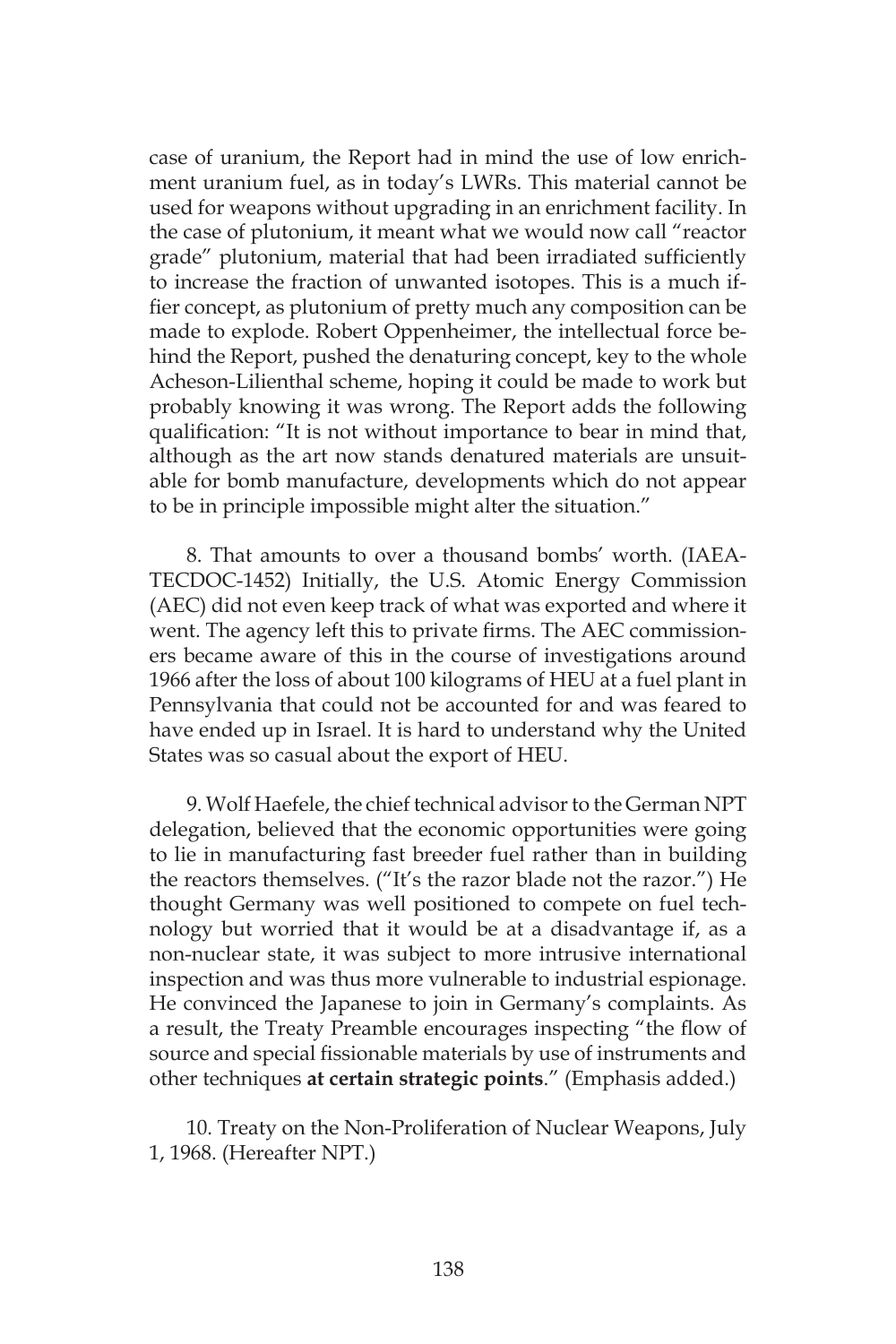Article III 3. The safeguards required by this article shall be implemented in a manner designed to comply with Article IV of this Treaty, and to avoid hampering the economic or technological development of the Parties or international cooperation in the field of peaceful nuclear activities, including the international exchange of nuclear material and equipment for the processing, use or production of nuclear material for peaceful purposes in accordance with the provisions of this article and the principle of safeguarding set forth in the Preamble of the Treaty.

#### 11. NPT:

Article IV 1. Nothing in this Treaty shall be interpreted as affecting the inalienable right of all the Parties to the Treaty to develop research, production and use of nuclear energy for peaceful purposes without discrimination and in conformity with articles I and II of this Treaty. 2. All the Parties to the Treaty undertake to facilitate, and have the right to participate in, the fullest possible exchange of equipment, materials and scientific and technological information for the peaceful uses of nuclear energy. Parties to the Treaty in a position to do so shall also cooperate in contributing alone or together with other States or international organizations to the further development of the applications of nuclear energy for peaceful purposes, especially in the territories of non-nuclear-weapon States Party to the Treaty, with due consideration for the needs of the developing areas of the world.

12. The IAEA inspections were not seen as performing a police function to catch wrongdoers, but rather verifying material balances to add confidence that agreements were being observed.

13. The 1956 India-U.S. heavy water contract restricted the reactor to "peaceful uses." When finally called on this, India said there was no problem because its bomb was peaceful. The American position was not as clear as it could have been. At the time, the United States had a program on so-called peaceful nuclear explosives. That was bad enough, but its real purposes were clouded. In a 1964 briefing I attended, Director of the Livermore weapons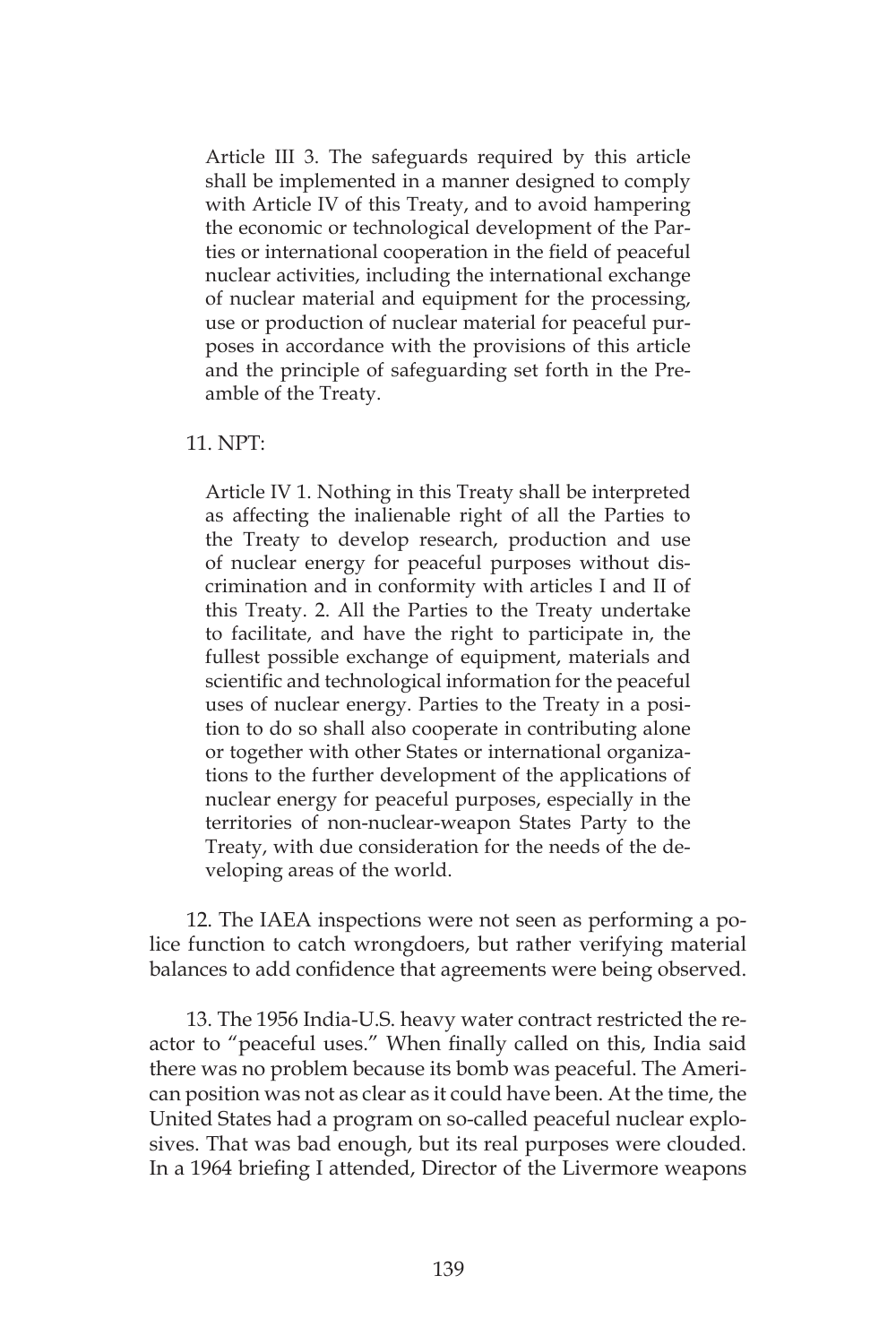laboratory John Foster explained that the real purpose of the program was to get the public used to nuclear explosions so that the military could get a release for battlefield use in wartime.

14. When congressional hearings raised questions, the U.S. State Department, intent on protecting nuclear exports, tried to hide the existence of the U.S.-India heavy water contract, and then lied about whether U.S. heavy water was still in the Indian reactor. It ultimately led to the Nuclear Nonproliferation Act of 1978, which required tightening nuclear cooperation agreements, including the one with India that covered the General Electric-built reactor at Tarapur. The United States essentially gave the nuclear station to India in order to introduce IAEA inspections into India. It was a unique agreement that tied Indian acceptance of IAEA inspections to the U.S. supply of fuel. The 1978 Act forbade fuel supply to countries that did not accept full-scope IAEA inspections, which India did not. The State Department scurried to find a replacement fuel supplier.

15. But neither the United States nor the other exporters ever publicly addressed the tensions in the NPT between prohibitions on bombs and liberal promises of technology, so the NPT's ambiguities remained.

16. Kissinger's apparent concern has to be put in context. When the State Department staff learned of the Indian explosion, they assumed the United States would react firmly. Kissinger cabled back from the Middle East, rejecting any strong reaction. He was apparently in the process of putting together a nuclear deal of his own that he did not want upset. In the 1975 speech to the UN, he pointed to the dangers of reprocessing conducted under national auspices and proposed a multilateral approach. This became a standard "solution" to the problem of reprocessing. It is unlikely that Kissinger understood that the activity made no economic sense at all. He would have looked at it in purely political terms. In a talk at the RAND Corporation in Santa Monica before he assumed his role in the Richard Nixon administration—I was then a department head—he said, "Never underestimate the superficiality of important people."

17. Gerald R. Ford, "Statement on Nuclear Policy," October 28, 1976.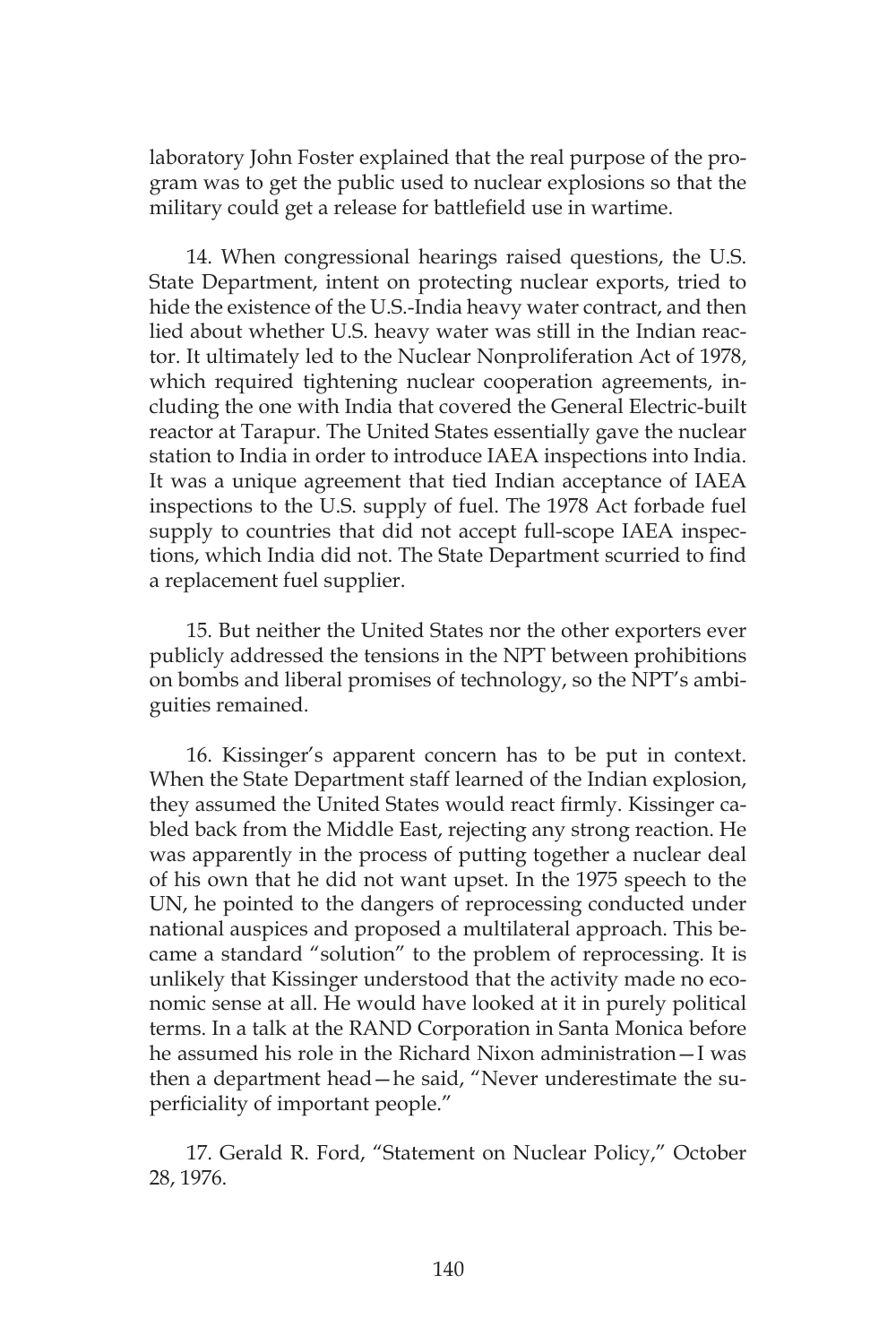18. And we are still waiting for the third one.

19. It subsequently became clear that plutonium reprocessing and recycling were highly uneconomic. At the time, I also accepted that plutonium recycling was marginally economic. I calculated that the advantage was about 3 percent of the cost of power, and planned to say so in a speech. I showed the draft to a fellow commissioner—Richard Kennedy. His reaction said a lot about the extent to which the nuclear community at the time was invested in the idea of plutonium recycle. He told me I had every right to deliver the speech saying the plutonium advantage was only 3 percent. But he wanted me to know that if he had wanted to kill U.S. nuclear power, that was what he would say.

20. Gerald R. Ford, "Statement on Nuclear Policy," October 28, 1976. Emphasis added.

21. The restriction would apply to HEU as well, but hardly any power reactors used this material for fuel—it was mainly used in research reactors. The United States proposed shifting these reactors to lower enrichment fuels. After a lot of foot dragging, most of these reactors have now been converted, although some, including the research reactor at the Massachusetts Institute of Technology (MIT), still resist.

22. One claim is that a bomb made of this material would "fizzle." Using the technology in the first bombs, the yield of such a fizzle would still be on the order of a kiloton.

23. The top German officials who were exporting the technology to Brazil shared the same belief that the plutonium separated from LWRs would be unusable for weapons, or at least professed to believe that. The Selden briefing was described in a memorandum for the commissioners of the U.S. Nuclear Regulatory Commission (NRC) from James Shea, director of the NRC Office of International Programs. He wrote:

From November 15 to 19 ERDA [Energy Research and Development Administration, DOE's predecessor] conducted a series of briefings, presented by Bob Selden (Livermore) and Carson Mark (Los Alamos), directed at convincing in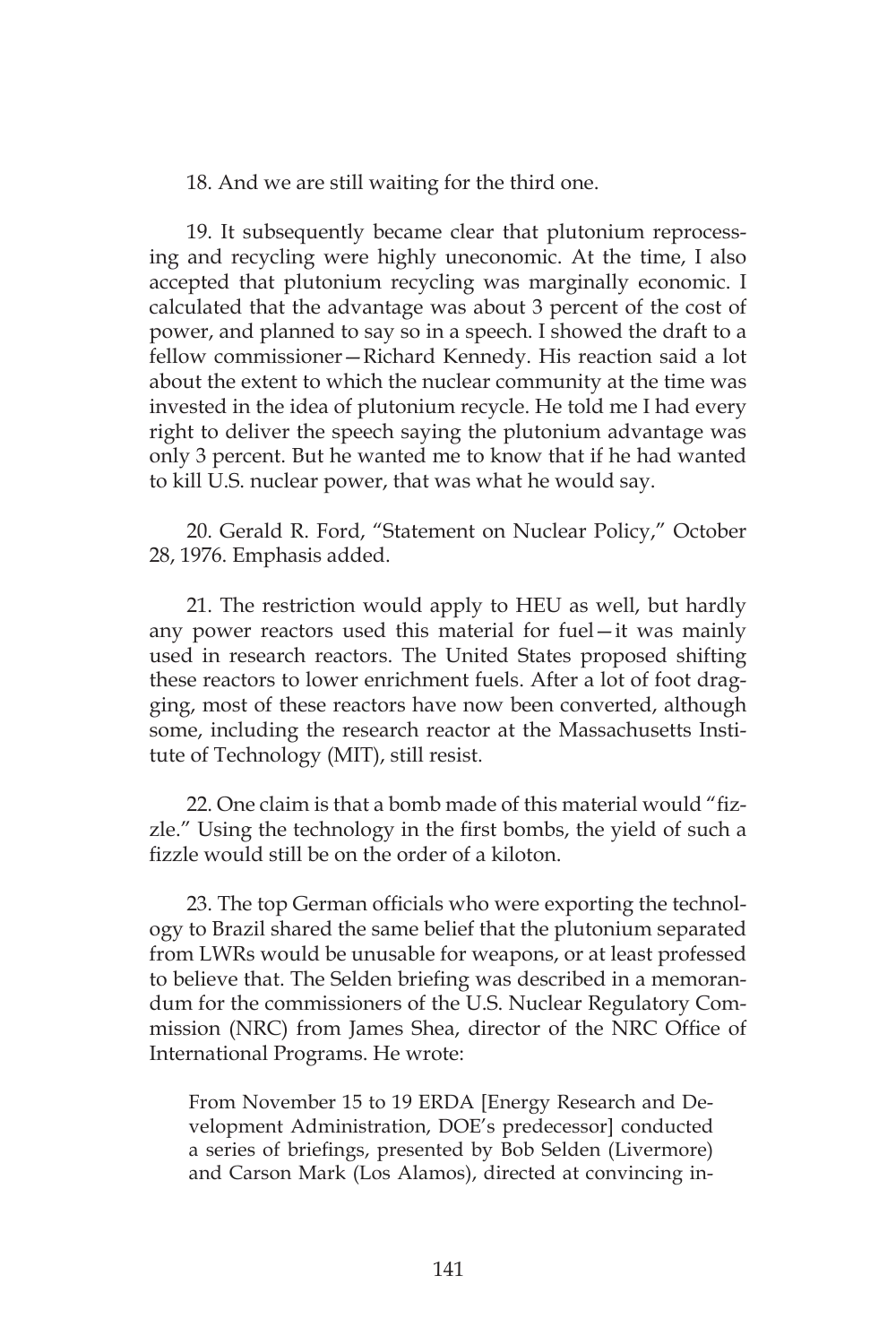terested international VIP's attending the ANS-AIF-ENS [American Nuclear Society-Atomic Industrial Forum-European Nuclear Society] International Meetings that reactor grade plutonium is highly useful for constructing nuclear explosives.

The attendees at these meetings included Sir John Hill (UK Atomic Energy Authority), Mr. Andre Giraud (Alternative Energies and Atomic Energy Commission-France), Dr. S. Eklund and R. Romettsch (International Atomic Energy Agency), Dr. Daennert (Fundamental Research Grant-Ministry of Research and Technology), and Dr. Imai (Japan Atomic Power Company), and others from Japan. See also "ERDA says reactor grade plutonium can make powerful, reliable bombs," *Nucleonics Week* November 16, 1976. The story included the following:

Most recently NRC commissioner Victor Gilinsky said that reactor grade plutonium would make a bomb of 1-10 kilotons yield. A source said that ERDA provided Gilinsky with the material for his statement. The ERDA source stated that such bombs would be variable [in yield] but certainly not unreliable.

24. At the end of its first refueling, a new LWR contains about 300 kilograms of plutonium that is quite suitable for weapons by any standard. That would be enough for about 50 warheads. Of course, it first would have to be separated.

25. It was promoted by Chauncey Starr, Electric Power Research Institute's head, and by Floyd Culler, one of the developers of PUREX reprocessing at Oak Ridge. See *www.npolicy.org/article. php?aid=172&rt=&key=fresh%20&sec=article*.

26. A sign that conventional opinion is changing is evident in an October 6, 2011, opinion editorial by Jim Hoagland: "In short, the proliferation of nuclear reactors across Asia is certain to facilitate and encourage nuclear weapons proliferation as well." Jim Hoagland, "Nuclear energy after Fukushima," *The Washington Post*, October 6, 2011.

27. For a discussion on the program's technical flaws, see **"**A Minority Opinion: Dissenting Statement of Gilinsky and Macfarlane,**"** *Review of DOE's Nuclear Energy Research and De-*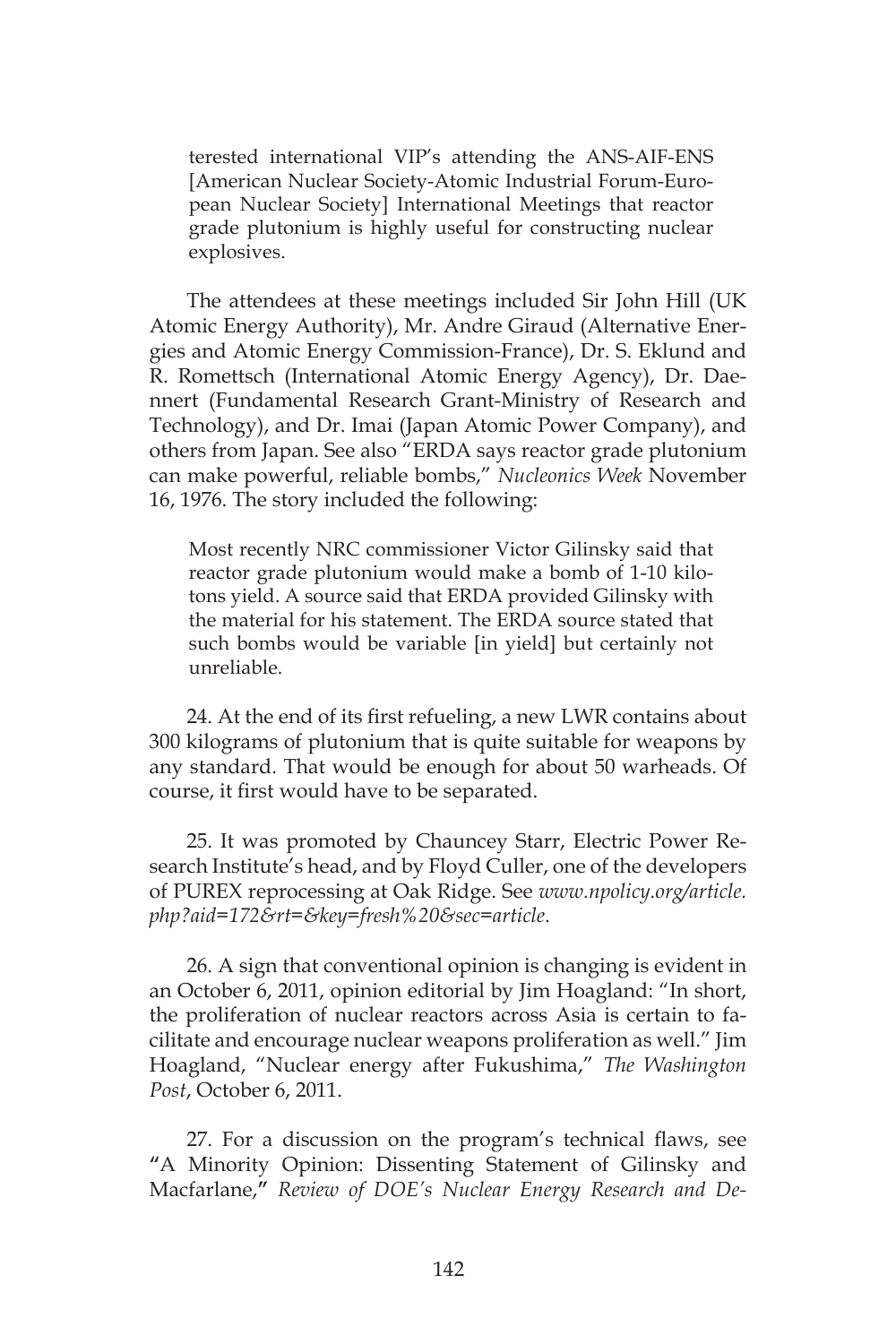*velopment Program,* Washington, DC: National Academy Press, 2008, pp. 73-76, available from *www.nap.edu/openbook.php?record\_ id=11998&page=73.*

28. "President, Prime Minister Singh Discuss Growing Strategic Partnership," New Dehli, India, March 2, 2006. The U.S.-India agreement approved by Congress in October 2008 waived U.S. export restrictions on India, which has fought the NPT regime for 40 years. It makes a mockery of NPT compliance. In effect, with Democratic congressional support, Bush drove a truck through the NPT. A related U.S.-sponsored Nuclear Supplier Group waiver gave India access to the international nuclear trade. The Indian government succeeded in steamrolling the very U.S. and international criteria that were put in place in response to its initial pursuit of the bomb—without giving up anything.

29. See *www.ifnec.org*.

30. "Taking Stock of the U.S.-India Nuclear Deal," Remarks of Geoffrey Pyatt, Principal Deputy Assistant Secretary, Bureau of South and Central Asian Affairs, Mumbai, India, September 30, 2011.

First, India agreed to draw a clear line between its civilian and military nuclear facilities, and to voluntarily place its civilian nuclear facilities under IAEA safeguards. India's 2005 Separation Plan identified 14 thermal power reactors, as well as a number of upstream and downstream facilities, and nine research facilities for the safeguarded side of India's nuclear complex. . . .

But the separation leaves several power reactors on the military side. Pyatt also makes clear the motivation for making an NPT exception for India:

And we are open for business. In fact, U.S. companies representing the full spectrum of commercial nuclear activities have participated in six commercial trade missions to India in the past few years, including: . . . I should note unequivocally—that all of our companies involved in these missions have the strong support of the United States government. . . .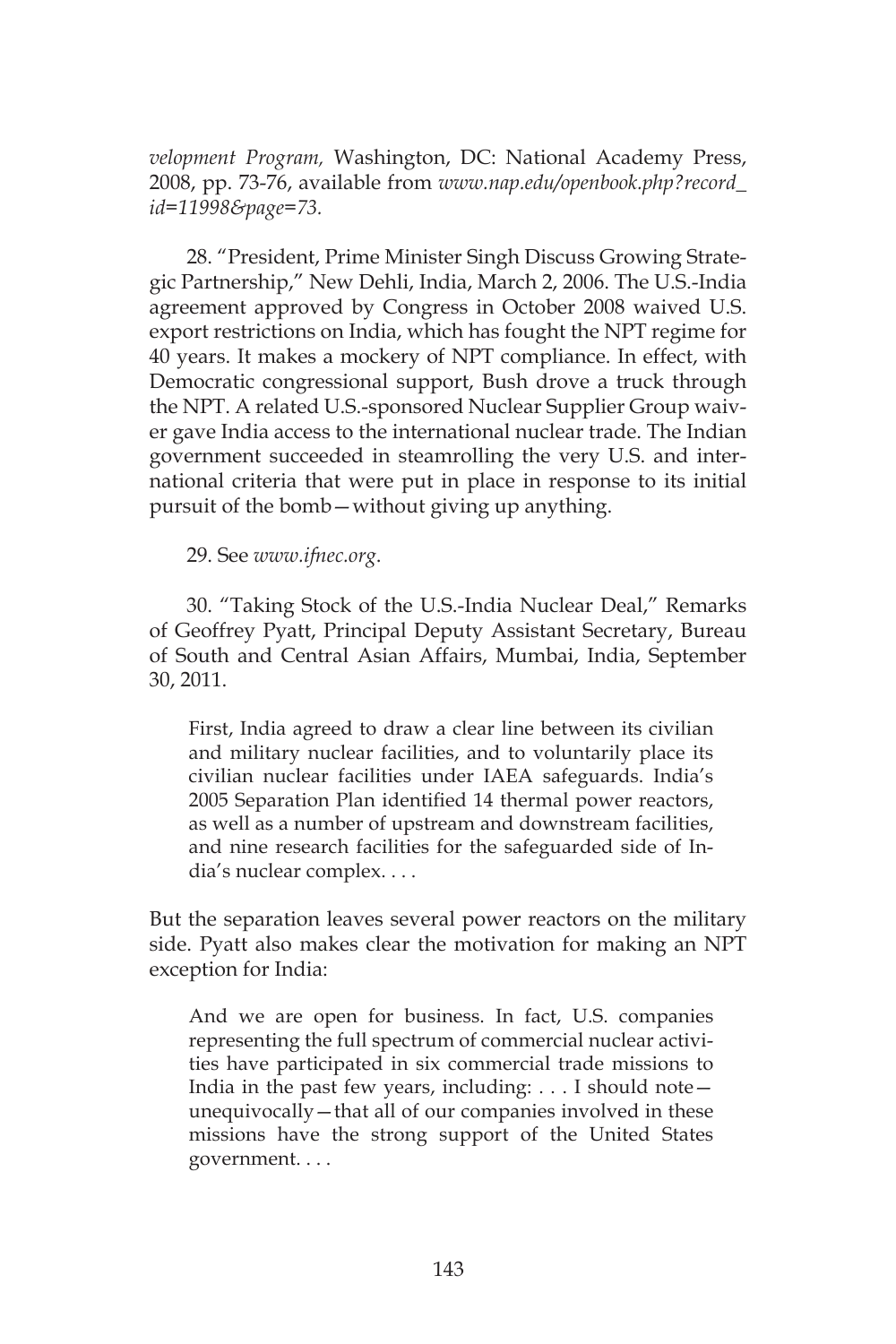31. See, for example, one of the recommended actions arising from the 2010 NPT review conference:

Continue to discuss further, in a non-discriminatory and transparent manner under the auspices of IAEA or regional forums, the development of multilateral approaches to the nuclear fuel cycle, including the possibilities of creating mechanisms for assurance of nuclear fuel supply, as well as possible schemes dealing with the back-end of the fuel cycle without affecting rights under the Treaty and without prejudice to national fuel cycle policies, while tackling the technical, legal and economic complexities surrounding these issues, including, in this regard, the requirement of IAEA full scope safeguards.

NPT/CONF.2010/50, 2010 Review Conference of the Parties to the Treaty on the Non-Proliferation of Nuclear Weapons, Final Document, Vol. I.

32. India is mentioned as the classic example (but I believe it is the only such example) of a country that faced a halt in uranium fuel shipments from its supplier. But this happened after it exploded its 1974 bomb in violation of a peaceful uses pledge and then refused to accept comprehensive IAEA inspections as required by the 1978 U.S. export law. Even so, the U.S. State Department found an alternative supply for India, and there was no gap in its fuel shipments.

33. As was the case in 1969 at the start of the Nixon administration when Henry Kissinger decided it would be best if the United States did not know whether Israel had built nuclear weapons.

34. "Preventing the Proliferation of Nuclear Materials," Nuclear Energy Institute, October 2011, available from *www.nei.org/ Master-Document-Folder/Backgrounders/Fact-Sheets/Preventing-the-Proliferation-of-Nuclear-Materials*:

Uranium enrichment facilities that produce fuel for commercial reactors pose no risk of proliferation . . . Used nuclear fuel, which contains plutonium generated as a byproduct of the commercial fuel cycle, poses little risk of proliferation . . . All nuclear weapons programs have either preceded or risen independently of civilian nuclear energy.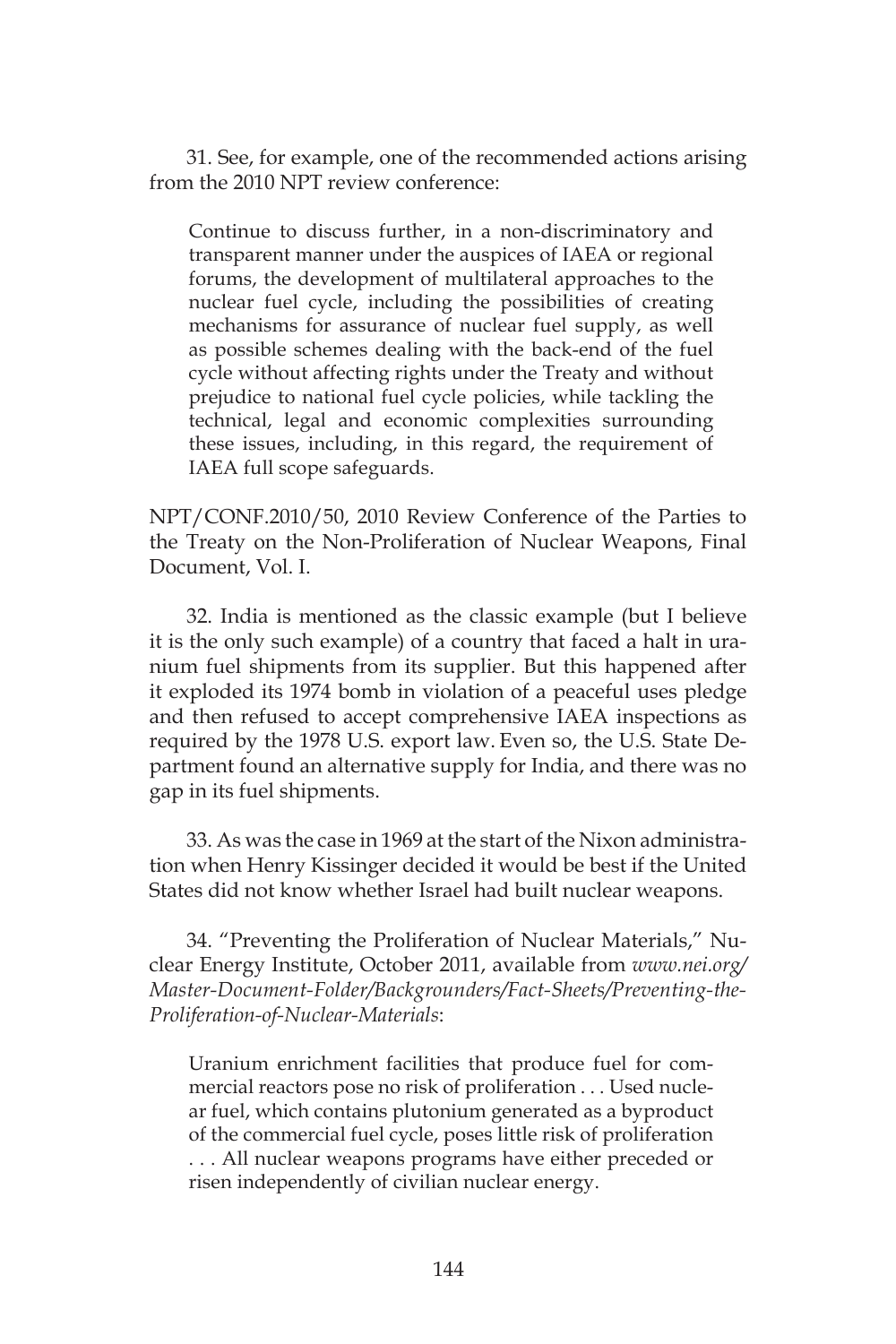"Safeguards to Prevent Nuclear Proliferation," World Nuclear Association (WNA), April 2012, available from *www.world-nuclear.org/info/Safety-and-Security/Non-Proliferation/Safeguards-to-Prevent-Nuclear-Proliferation*:

Civil nuclear power has not been the cause of or route to nuclear weapons in any country that has nuclear weapons, and no uranium traded for electricity production has ever been diverted for military use. All nuclear weapons programmes have either preceded or risen independently of civil nuclear power. . . . No country is without plenty of uranium in the small quantities needed for a few weapons. . . . There is no chance that proliferation will be solved by turning away from nuclear power.

The same WNA document, however, continues in a more insightful mode:

While nuclear power reactors themselves are not a proliferation concern, enrichment and reprocessing technologies are open to use for other purposes, and have been the cause of proliferation through illicit or unsafeguarded use. . . . The NPT does not adequately deal with the issue of SNT [sensitive nuclear technology]. It refers to the 'inalienable' right to use nuclear energy, but certainly does not guarantee the right to develop SNT. Nor, however, does the it explicitly limit the development of SNT, other than by the fundamental obligations of Non-nuclear Weapons States not to acquire (or seek to acquire) nuclear weapons, and to place all their nuclear material under IAEA safeguards.

Current approaches to control the spread of SNT have focused on measures against the transfer of equipment, components, special materials and technology, through national export controls and multilateral coordination within the Nuclear Suppliers Group (see below). However, these approaches do not fully address the problems of illicit acquisition of enrichment technology and development of indigenous enrichment technology. A way is needed to assess the international acceptability of enrichment projects.

Concerns about SNT programs are not addressed simply by having these activities placed under safeguards. Safeguards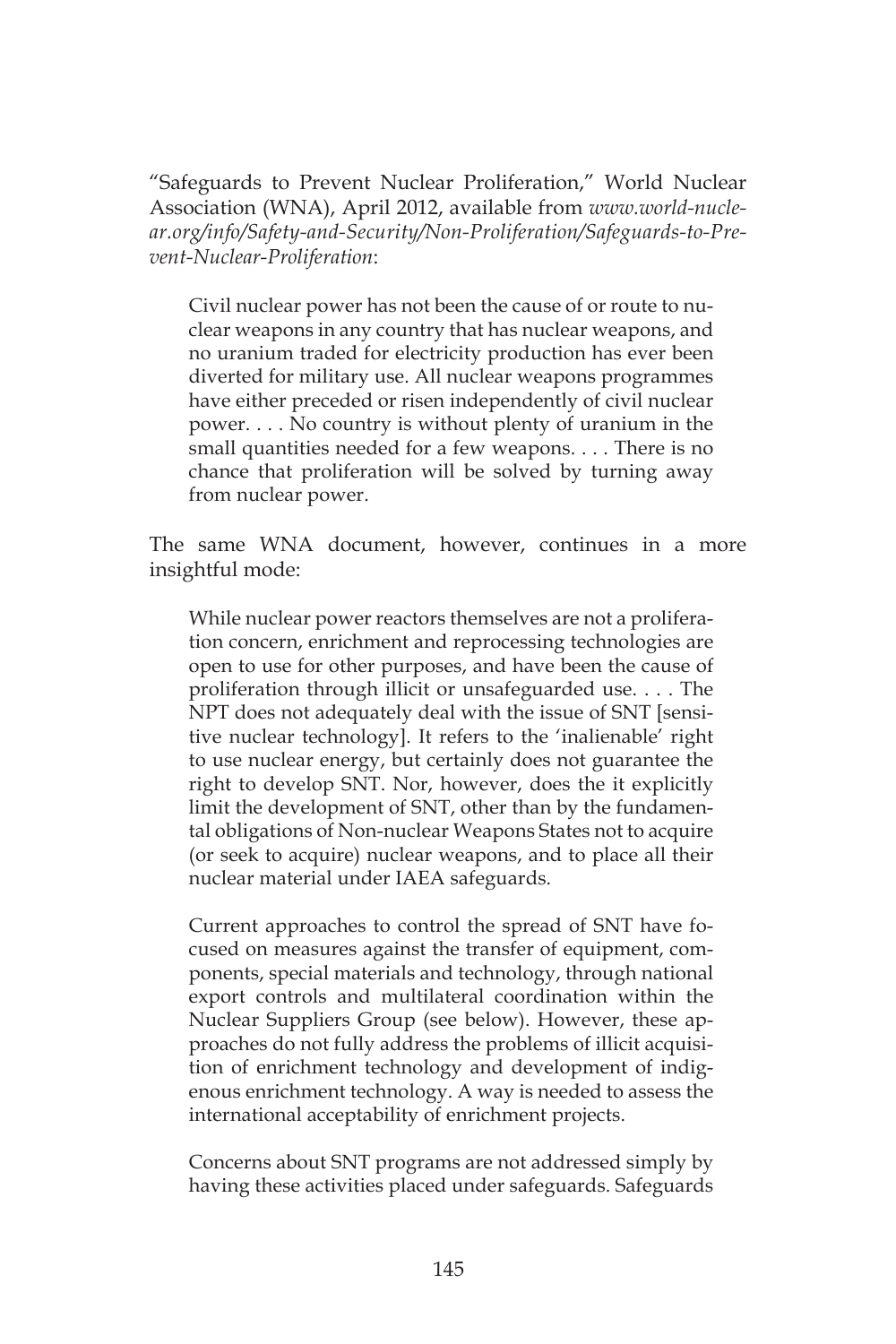are an essential part of international confidence building, but safeguards alone cannot provide assurance about a country's future intent. An enrichment or reprocessing facility under safeguards today could be used as the basis for breakout from non-proliferation commitments in the future. In the case of enrichment, a large centrifuge plant, using LEU feed, could produce sufficient HEU for a nuclear weapon in a matter of days. An essential aspect of non-proliferation is minimising the risk of breakout occurring, through limiting the countries with SNT facilities to those regarded as presenting a low proliferation risk.

35. The Soviet-designed RBMK reactors were used for both plutonium and power production, but it is unclear whether the plutonium was ever used for weapons.

36. It is also significant that the U.S. light water reactors, ultimately the basis for essentially all the world's reactors, grew out of the U.S. Navy's submarine reactors developed by Admiral Hyman Rickover.

37. Israeli Research Reactor 1 (IRR1), started in 1960, was donated by the United States under Atoms for Peace. The 5-megawatt ton (MWt) reactor used HEU fuel. India claims to have built a 1-MWt research reactor that went critical in 1956. Canada supplied the CIRUS, started in 1960, which was a 40-MWt heavy water moderated and light water cooled reactor fueled by natural uranium. The United States supplied the heavy water under a contract signed in 1956. Pakistan's PARR-I Reactor was supplied by the United States. The 5-MWt reactor used HEU fuel and went critical in 1965. South Africa's SAFARI-1 20-MWt reactor was commissioned in 1965. The U.S.-supplied reactor used HEU fuel, initially operated at 6.75-MWt, and was upgraded in 1968. North Korea's IRT-2000, an 8-MWt (2-MWt from 1965-74, 4-MWt from 1974-86) heavy-water moderated research reactor, was supplied by the Union of Soviet Socialist Republics in 1965.

38. Israel was the first of these countries to develop nuclear weapons. Israel lied to President Kennedy about the purpose of the Dimona reactor, claiming it was for peaceful purposes. Had Israel tested full-scale when it built its first bombs in the late-1960s, it might have qualified as one of the original nuclear weapon